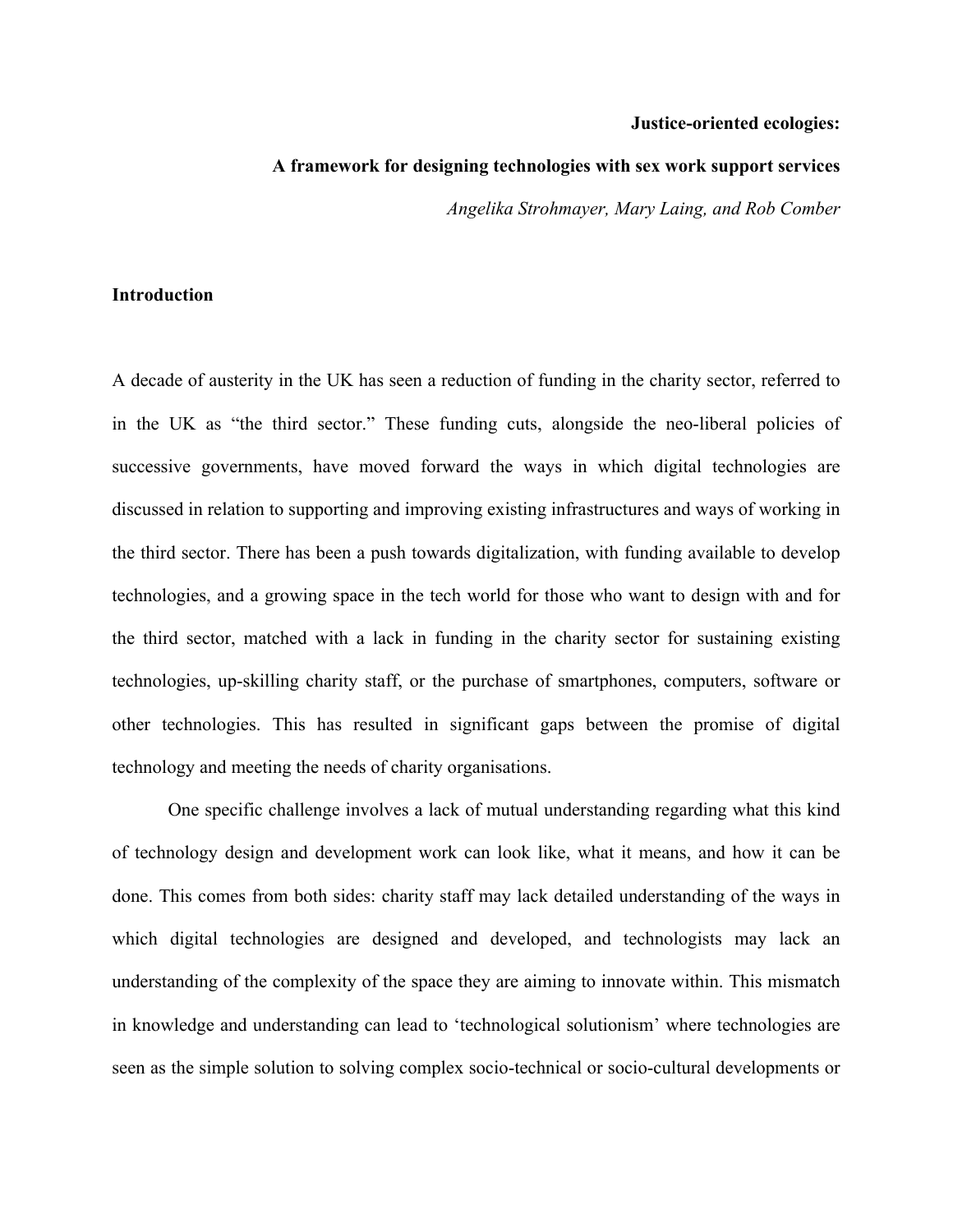as the 'easy' replacement of (often vital) human interactions. This is problematic as it oversimplifies *wicked problems* (Zimmerman, Forlizzi, and Evenson 2007; Buchanan 1992; Rittel and Webber 1973) or problems that are (nearly) impossible to solve due to difficulties in recognizing incomplete, constantly changing, or contradictory requirements, but also because it often assumes all beneficiaries have technology skills and digital literacy, as well as access to technologies such as smart phones.

Rather than attempting to design simple solutions to complex concerns, we look beyond this simplistic model of technology design with and for charities in this chapter. Instead, we explore the complexity of sex work support services and the opportunities that arise through this to develop ways in which digital technologies can be designed *not to replace services, but rather to support* existing infrastructures for harm reduction. In doing this, we look beyond direct service delivery and explore the ways in which digital technologies are already being used in charities to better understand how new interventions can fit into existing ecologies. This provides us with windows of opportunity for innovative uses of digital technologies as well as their sustainable implementation. We have written elsewhere about how the use of digital technologies can support and facilitate social justice outcomes in these charities, urging researchers and designers working in this space to design not only for direct service delivery, but for multidimensional uses of harm reduction, sustainability, and wider advocacy implications in relation to for example, stigma (Strohmayer, Laing, and Comber 2017).

In this chapter, we explore these considerations by discussing justice-oriented ecologies; where we see the spaces in which design work is carried out — in this case charities — as complex and evolving agents of justice. Based on this, we strive to work towards more nuanced discourse of designing and developing digital technologies with and for charities for their service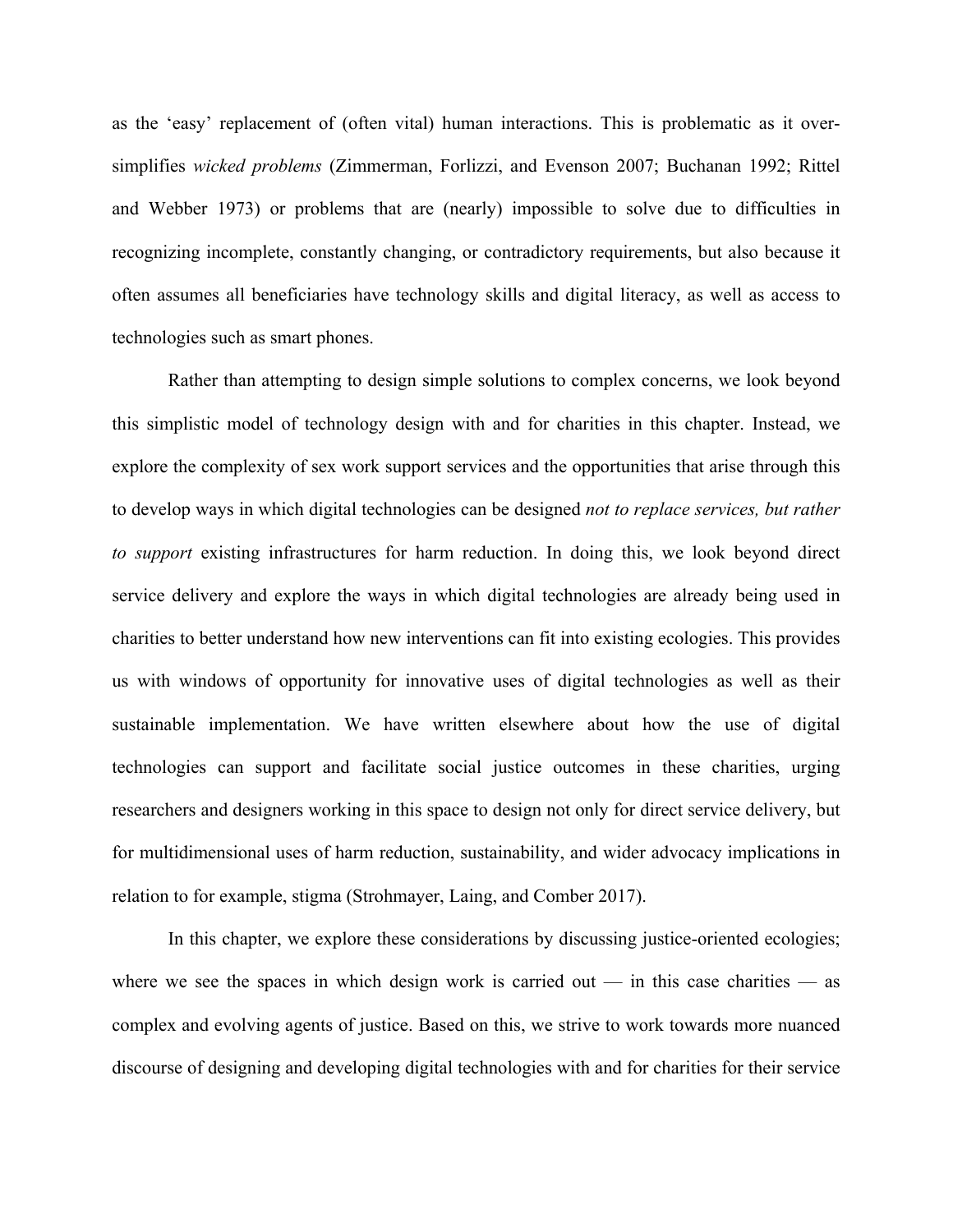delivery and advocacy work. We do this by presenting and reflecting on two recent projects. By providing examples of justice-oriented ecologies that we have worked within and reflected on, we are then able to ask open and provocative questions surrounding the ethics, methodologies, and pragmatics of research, design, and development to reflect on these ecologies. We want to encourage others researching, designing, and working in these spaces to ask themselves these (and similar) questions when working with sex work support services and in cognate third sector spaces.

## **Technologies and sex work support services**

Technologies and digital infrastructures can provide new opportunities for charities to rethink organizational control (Tilson et al. 2010) or potentials for justice (Strohmayer, Laing, and Comber 2017). Furthermore, technologies can themselves generate new infrastructure to challenge existing structures (Tilson, Lyytinen, and Sørensen 2010). They are also scalable, and possess upward flexibility; meaning that with digital technologies we can imagine the creation of almost any application or service (ibid.).

There has been a growing body of literature in disciplines such as Human Computer Interaction (HCI) and social work, which addresses particular elements of digital infrastructures in charities which are explored below. These projects have often focused on designing to support the delivery of a particular task within charities. For example, there has been some work carried out on digital feedback systems (Dow et al. 2016; Dow et al. 2017), improving infrastructures for communication between staff and service users of a shelter for homeless women (Le Dantec and Fox 2015), or the use of digital technologies as elements of service delivery in *Hollaback!*, a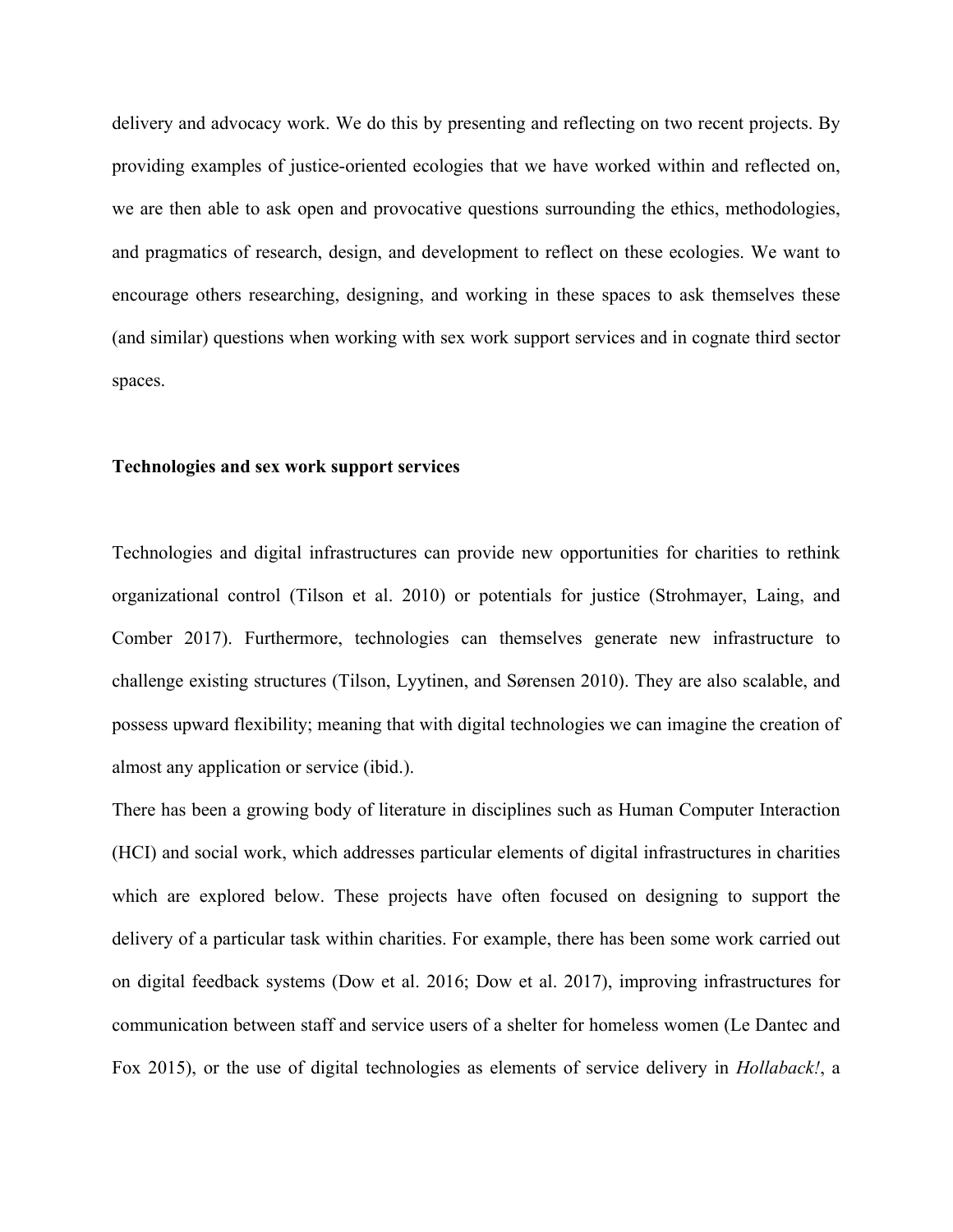charity fighting street harassment (Dimond et al. 2013). Others have looked at supporting the operational work of the third sector, for example, designing digital technologies for accounting and transparency with charities (Marshall, Kirk, and Vines 2016).

There is also a growing body of work exploring the ways in which sex workers themselves use digital technologies, with much of the recent literature focusing on sex workers who work online. This can include research exploring working conditions (Sanders, Connelly, and King 2016), but can also include work looking more broadly at the ways in which digital technologies have been incorporated by sex workers into their working lives (Jones 2015; Sanders et al. 2018). Others have explored the ways in which the use of digital technologies could affect policy or law (Ashford 2009; Cunningham and Kendall 2011). However, these literatures focus on the ways in which sex workers use technologies, rather than the design processes of these.

Work with sex work support services proves less diverse. Research has been carried out in India to design a phone broadcasting system for urban sex workers in Bangalore to improve an NGO's outreach work (Sambasivan, Weber, and Cutrell 2011), and another piece of work has been carried out in Zambia to collect the fingerprints of sex workers to make accessing personal health records simpler (Wall et al. 2015). This shows, that in instances when considering technology design and use in support services, these technologies can be seen as tools of informing sex workers about health concerns or even tracking them for personal health-related reasons. We argue that this is not enough: digital technologies that are designed with sex work support services should strive to support sex workers in more diverse ways where various levels of justice and harm reduction intersect and produce fertile grounds for innovation.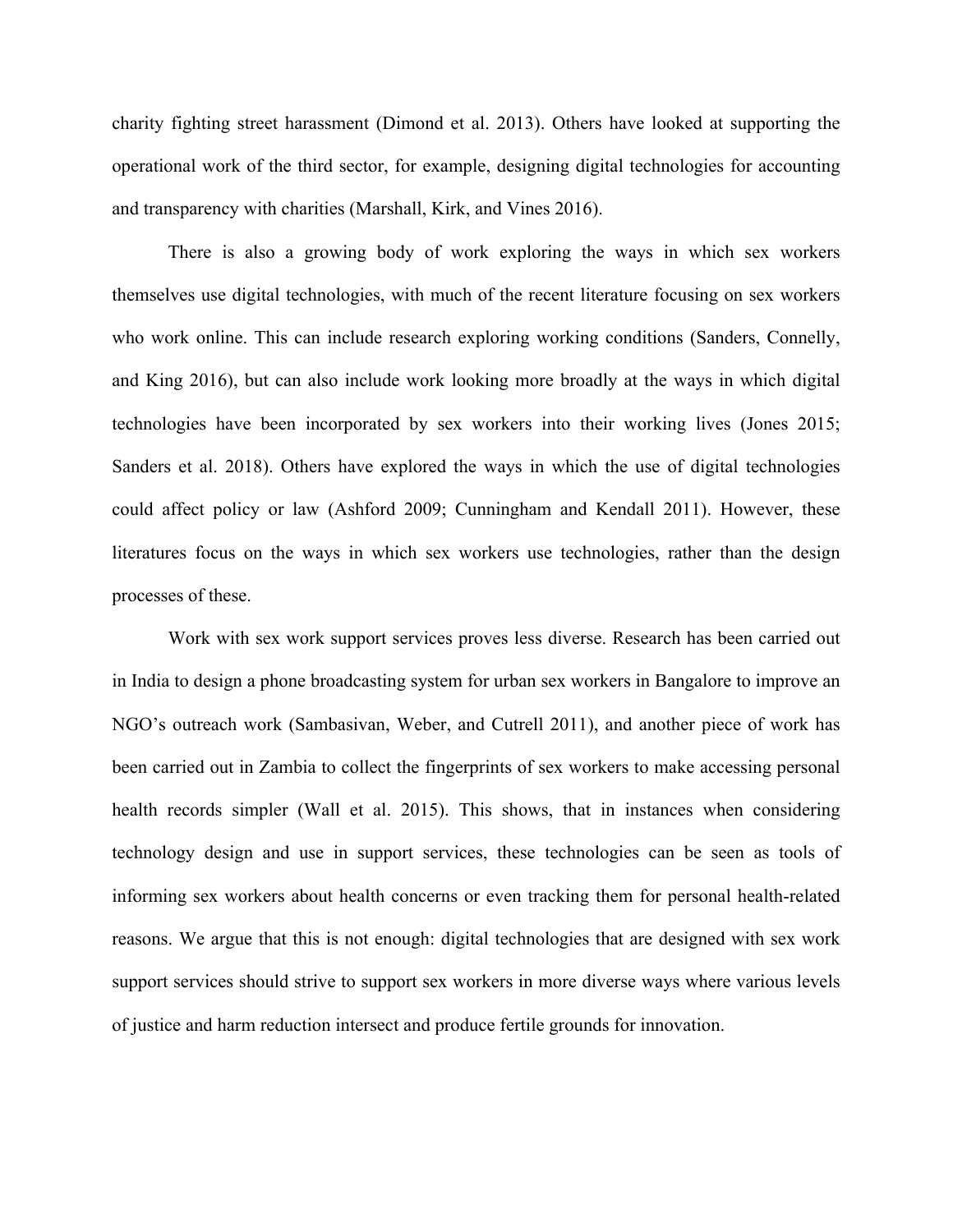When reviewing the literatures surrounding the technology use of sex work support services and the literatures surrounding the evaluation and design of digital technologies for service delivery in charities more broadly, we learn that few examine charities as holistic entities or agents for justice. Too often the evaluation of existing, or design of novel, interventions and digital artefacts of service delivery is the focus of these projects leaving the wider roles technologies can play unexplored. Looking at charities as ecologies and exploring the social interactions and wider implications of technologies within these contexts however, allows us to build more nuanced understandings of the charities, their service delivery, and ultimately the digital interventions that are developed with and within them.

## **Justice-oriented ecologies**

In order for newly adopted technologies to be useful for service delivery and not to simply reinforce existing power imbalances to amplify exclusion (Toyama 2011), they need to be embedded in the service, to follow 'just sustainabilities' (Dombrowski, Harmon, and Fox 2016) where attention is drawn to systemic rather than individual concerns, and be accessible for all (i.e. not furthering the digital divide). A shift towards the exploration of charities as ecologies that do not only provide (digital) services, but that are also agents of social and criminal justice (Strohmayer, Laing, and Comber 2017; Kam 2014; Bryce et al. 2015), would allow researchers to not only evaluate, but also design technologies and interventions that look beyond direct impacts such as, for example, cost-savings in service delivery and towards wider justice implications of the digitally supported work charities carry out (Strohmayer, Laing, and Comber 2017). With this we mean, that when we look beyond the most obvious places where technologies can be implemented, we begin to look for places where the implementation of these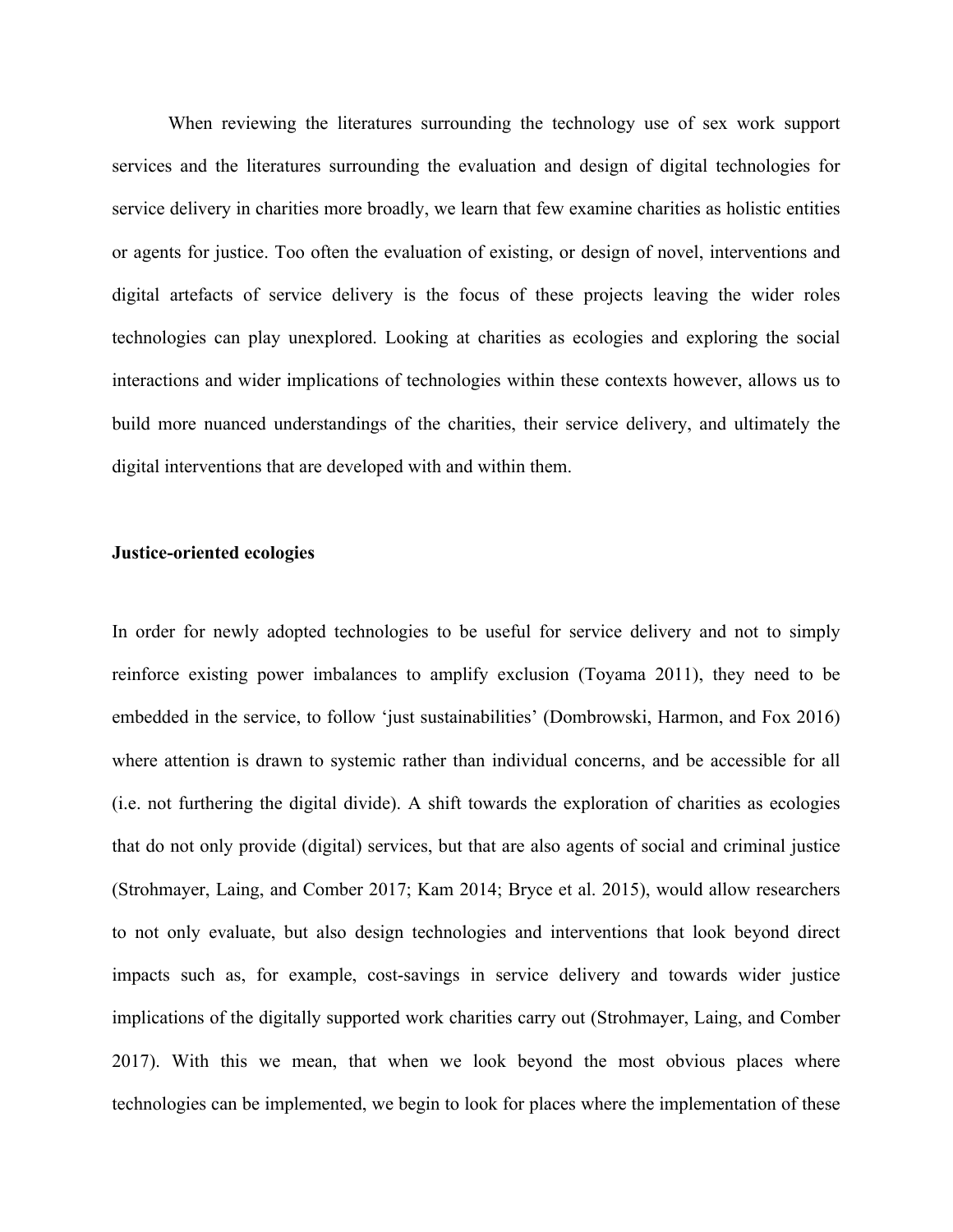technologies become useful and meaningful for the sex work support service and their organisational (infra)structures. In turn, this means we begin to work with existing expertise, assets, and resources, which should then result in improvements for sex workers who are supported by these organisations.

To enable this kind of work, we use the framework of Information Ecologies (IEs) (Nardi and O'Day 1999). This framework was developed in HCI and describes a localized system of actors, values, technologies, and practices that help us better understand human activities alongside technologies within these localized systems. This means that instead of looking only at technologies, we explore the actions that occur in relation to these technologies within the complex ecology of relationships, actors, practices, and values. To be able to design technologies within these complex and interconnected ecologies requires immersion within the particular IE to provide "a local habitation" (Nardi & O'Day 1999, pg.55).

Adding to this framework the aforementioned view of seeing charities as agents of justice (Kam 2014; Feis-Bryce 2015) allows us to see charities that develop the use of digital technologies to facilitate a holistic change in their services. In such a justice-oriented ecology individuals, policies, and technologies work together to establish ecologies of service delivery, advocacy, and critiques of existing structures. Through this framework, we look at sex work support services as holistic ecologies providing pathways towards justice for sex workers. The work is underlined by a strong belief in social justice, an attempt to engage in projects that reframe 'technologies in charities' into justice-oriented ecologies that aim to facilitate movements towards more socially just research spaces and worlds (Strohmayer, Laing, and Comber 2017; Dombrowski, Harmon, and Fox 2016; Fraser 2007).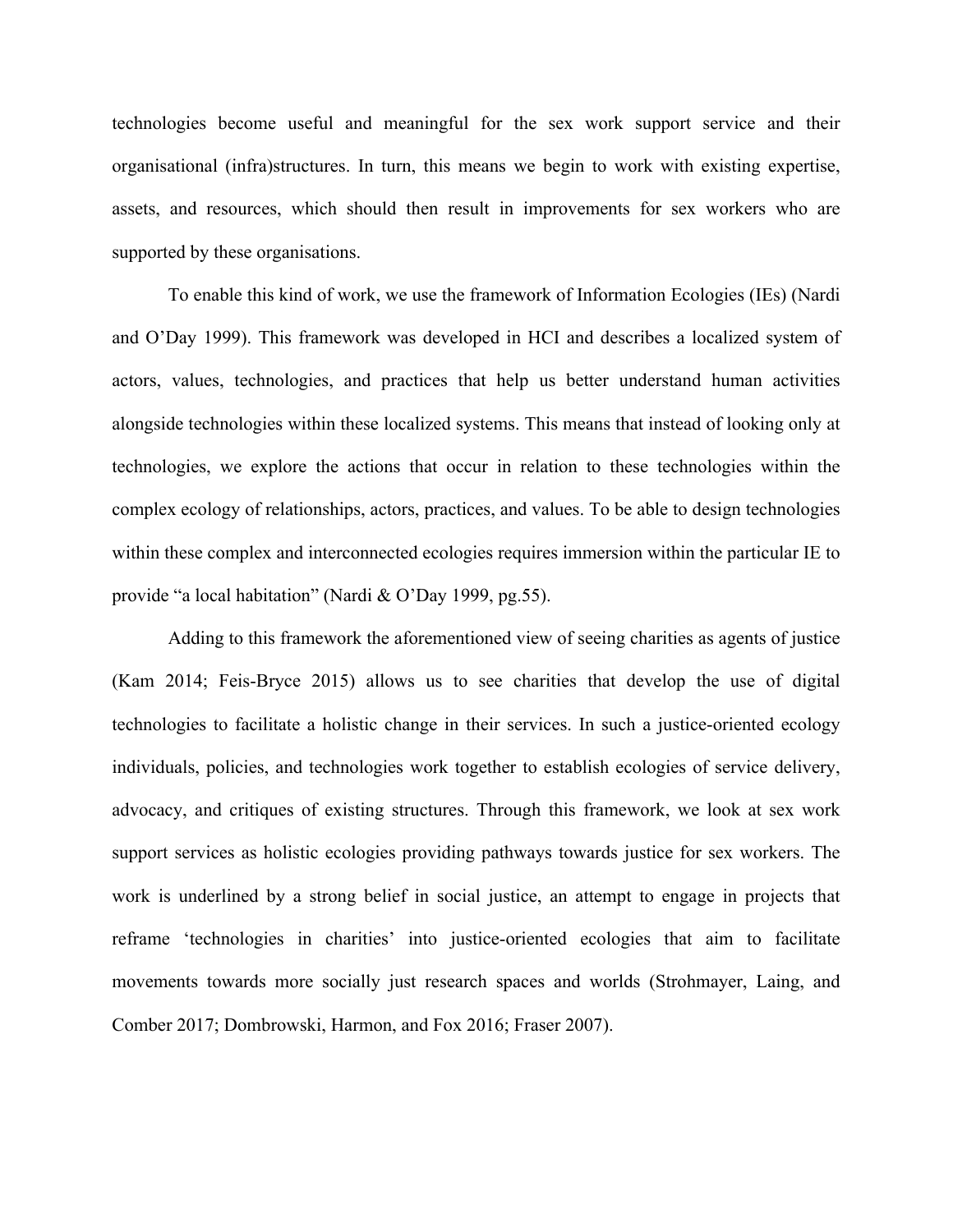Furthermore, research that is conducted in this way should not only result in novel interactions with technologies that are meaningful to those involved in the process, but also that these interactions demand "new ways of accounting for difference in inequity at the societal scale" (Dombrowski, Harmon, and Fox 2016) – that the technologies become *just*, or truly, sustainable designs. We see potential for (co-)designing innovative ways in which digital technologies could support existing service delivery and organisational practices, for *useful*  designs. Here we see *useful* as something that promotes and supports the sex work support service provider in their service delivery and sex worker rights advocacy. Below, we use this framework of justice-oriented ecologies and describe the ways in which we developed and deployed digital technologies with two charities in the UK.

## **Understanding the ecology**

Throughout the rest of this chapter, we provide two examples of projects that use the framework of justice oriented-ecologies to design and deploy digital technologies with sex work support services. Both of these are examples of work that is taking place in ongoing collaborations between the sex work support services and us as researchers. We explore the ecologies within a national charity in the UK called National Ugly Mugs, as well as one of their members, a local project called Girls are Proud and Male Action Project (GAP/MAP) that works within a national charity called Changing Lives. Through the exploration of their ecologies we reflect on the ways in which they engage with digital technologies through their service delivery, dissemination of work, and in research collaborations with us as HCI researchers and designers.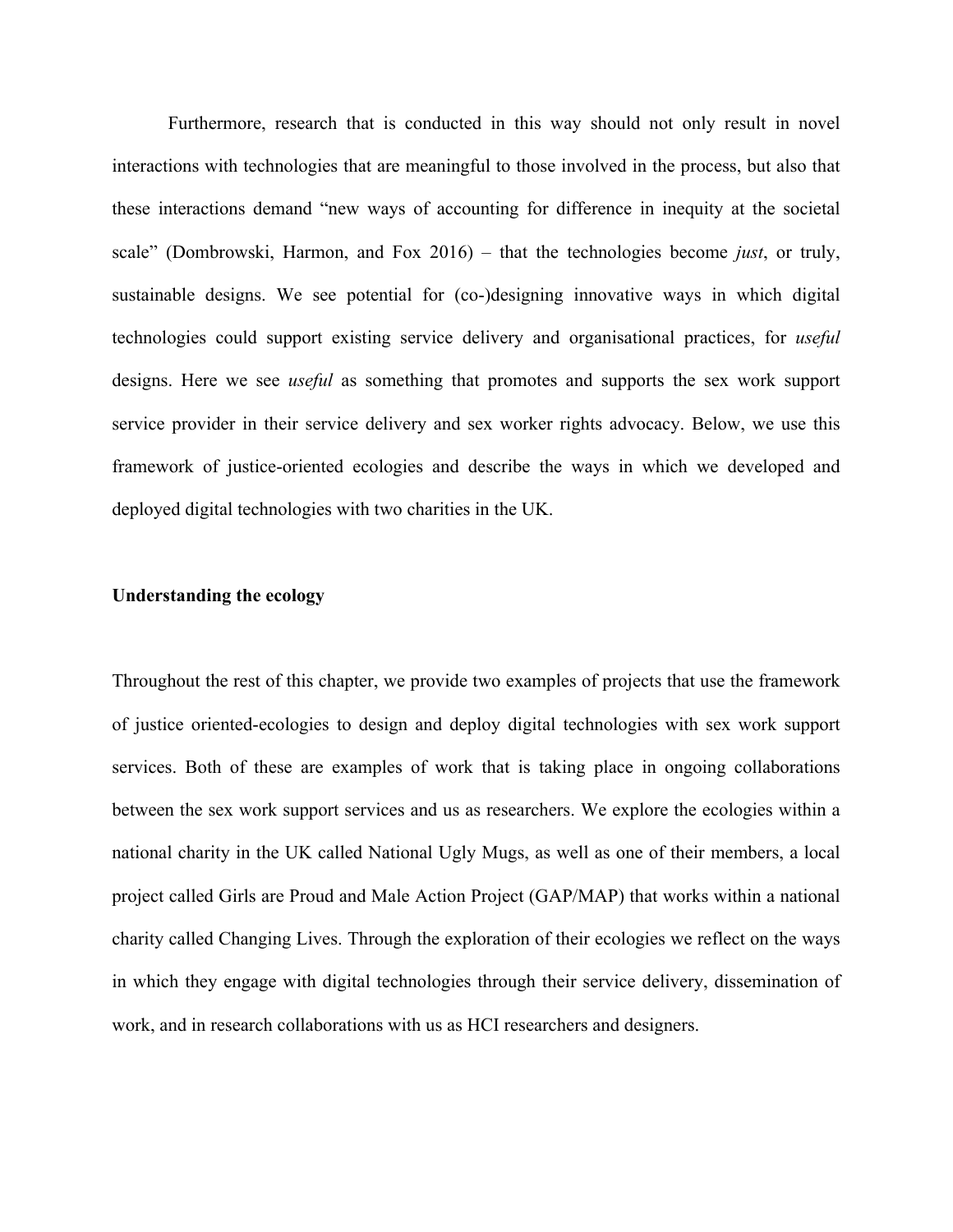When we started working with both of these charities, they were very open with us in discussing their expertise in service delivery as well as their lack of expert knowledge regarding certain digital technologies. In these discussions however, they often were explicit in their curiosity and willingness to learn about technologies, and in some cases had told us how they had already started to do this. Both were curious and excited about the prospects of using digital technologies in more innovative ways and have started researching and using digital technologies beyond our collaborative projects with them.

As part of the research process, we wanted to not only provide the charities with technologies that they would be able to continue to use after we had finished the project, but we also wanted to ensure that charity staff had the skills and confidence to work with these (and other) technologies once we had left the field. As such, throughout the project, staff often asked us to help them with their use of these and other technologies — for example by helping them with website analytics, or answering questions they had about other types of technologies they had read or heard about — and we often asked them questions about the work they do and attended training they offered where this was available. Through this exchange of expertise, in which we shared our knowledge of digital technologies with them, and they shared their expertise in service delivery with us, we were able to build up mutual confidence in relation to technologies, service delivery, and the ways in which these two spaces can interact. Below, we provide an overview of these projects to first build an understanding of the research space to codesign technologies to fit within and support the existing justice-oriented ecologies.

#### **National Ugly Mugs**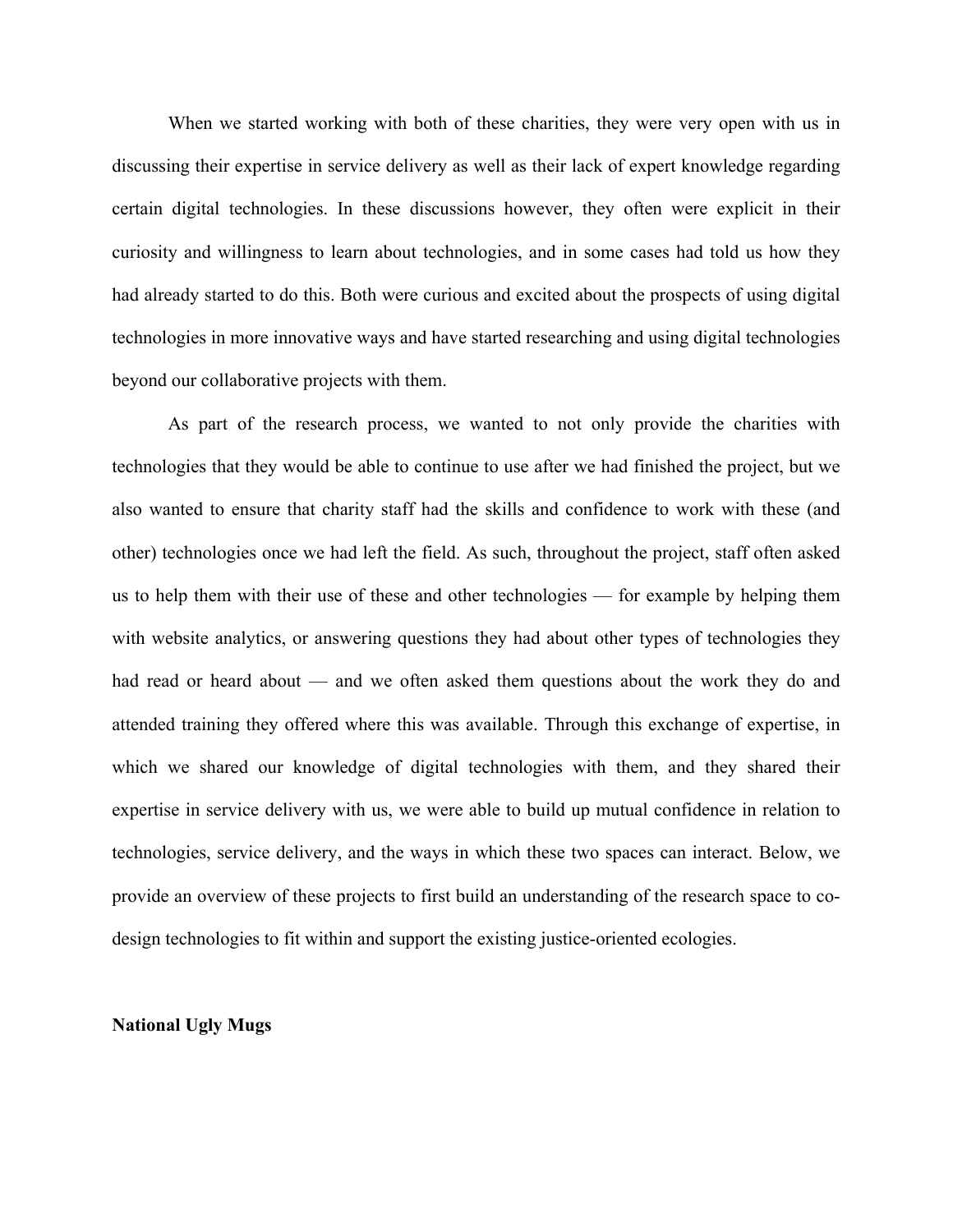National Ugly Mugs (NUM) is a charity whose aim is to end violence against sex workers. They do this by providing access to justice and protection for sex workers in the UK through a digitally facilitated peer-alerting system, training police and other service providers, and through consensual sharing of intelligence with police forces. We have been working with NUM since December 2015 to explore the ways in which they utilize digital technologies to facilitate their service delivery and advocacy work. We have done this through a comprehensive evaluation of their existing services (Strohmayer, Laing, and Comber 2017) where we carried out ethnographic field work in the NUM office, formal interviews, and countless informal chats with each member of staff. We also exchanged phone calls, e-mails, text messages, direct messages on Twitter, and public tweets to discuss different elements of their service delivery and the process to redesign their website and digital systems. We also carried out work with some of their members, as well as sex workers who are not members but benefit from their services, such as by receiving NUM alerts through a charity which is a member of NUM. We carried out all of this work to better understand the charity and the role technology plays as part of their everyday interactions with members, police, funders, policy makers, academics, and others. This evaluation also enabled us to develop implications for design for the development of digital technologies with sex work support services (Strohmayer, Laing, and Comber 2017).

As part of this work, we designed a new digital system with NUM that incorporates disparate technologies and digital services they used – turning their initially fragmented software usage into a centralised system. This allowed us to support the existing ecology in a meaningful way, to support the work they are doing through judicious changes to their existing use of technology while simultaneously supporting existing structures, organisational policies, and ways of working. Here we want to focus on two ways in which the new digital infrastructure is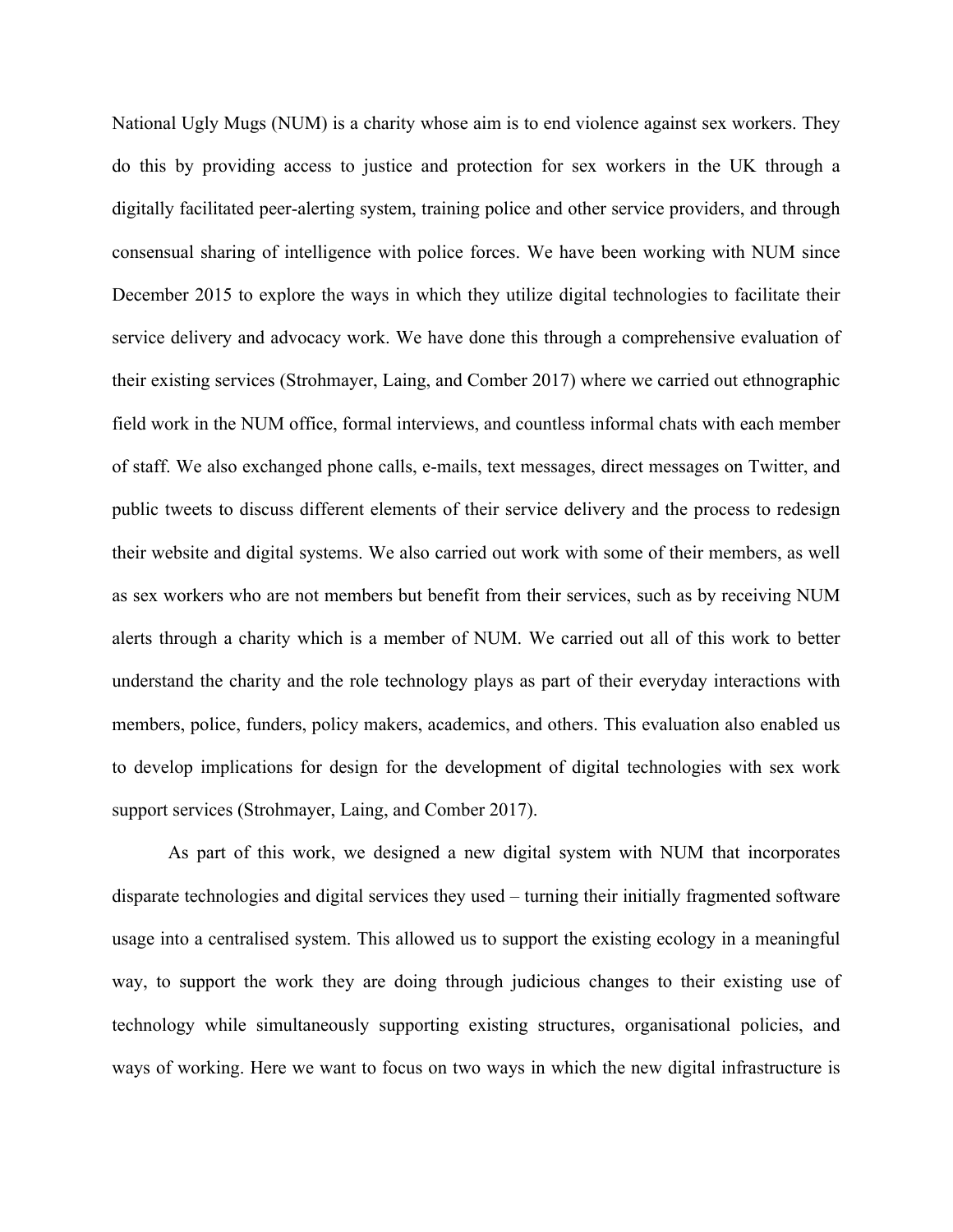able to support the existing ecology: efficiency and identity. With the changes we are implementing in the system, we support staff in being able to do their job more easily and without having to switch between many different digital services. With this, we hope to improve the digital technologies staff are using; making administrative tasks — such as the approval of new members — faster and easier to complete, which ultimately allows staff to have more time to work on service delivery, such as the following up on reports and the creation of alerts.

## <Figure-1 here>

## **Figure 1: Examples of illustrations made for National Ugly Mugs**

We help to provide a more holistic organizational identity via design work involved in the redevelopment of their online identity, including the use of colour, symbols, and other illustrations that are used in the new system. This work brings together the advocacy and service delivery they perform, making clearer their role as an organization: one that aims to end violence against sex workers through harm reduction service delivery and advocacy. For example, in Figure 1, we provide three examples of the types of artwork we produced for the website: these include symbols of the sex worker rights movement and incorporate elements of care, solidarity, and service delivery, as well as activism, advocacy, and support.

## **Girls are Proud / Male Action Project**

One of the organisational members of NUM is Changing Lives, which administers two projects called Girls are Proud, and Male Action Project (GAP/MAP). They provide services to support people engaged in sex work, survival sex, or experiencing sexual exploitation and work across a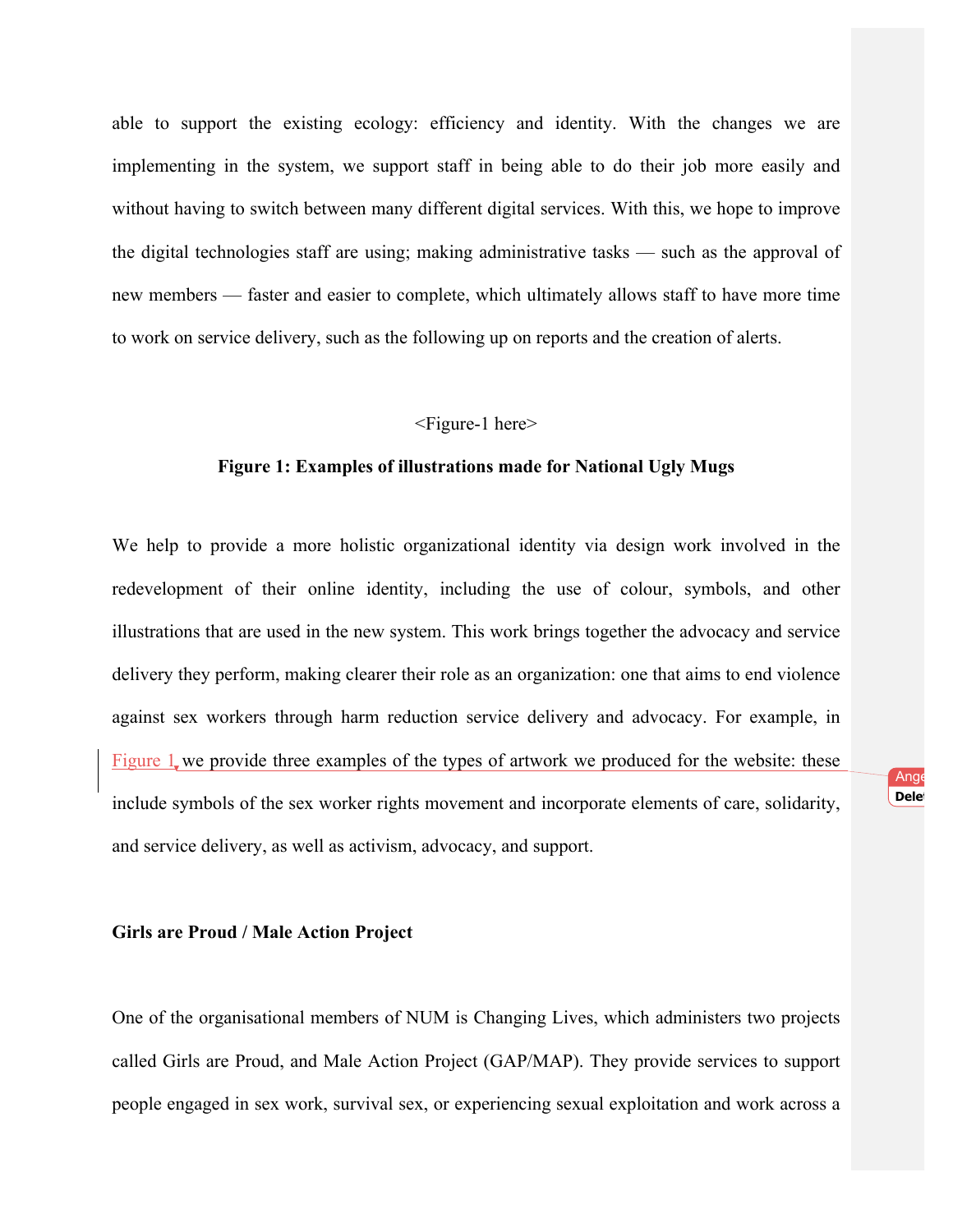large conurbation in the North East of England. They use a people-focused approach to support men and women involved in sex work, and those exposed to survival sex and/or sexual exploitation. They do outreach and drop-in work, but also provide more structured support for individuals and groups.

We have been working with Changing Lives since the summer of 2016 to design a digital toolkit for emotional wellbeing with staff, volunteers, and their service users. Through meetings and discussions with staff, creative workshops with service users, and participation in parts of their service delivery we continue to build a nuanced understanding of the organisation and their complexities of praxis and politics. Here we want to focus on one particular use of digital technology within this toolkit. GAP/MAP service users, staff, and other supporters organised the first Red Umbrella March to honour International Day to End Violence Against Sex Workers in the city. We wanted to support this action and through conversations with staff decided to facilitate the collection of localised experiences and voices of those who took part in the march. The first author, and another researcher from Open Lab, took part in the march and, afterwards, also took part in the service that was organised by GAP/MAP and their service users. It was here that we provided a reflexive activity for those who participated in the march. This activity was repeated in 2017 when the first author of this chapter attended both the march and commemorative service again, continuing to work on the archive.

We asked participants to decorate wooden umbrellas, place these on a plastic box, press a button, and then record their audio-message to the umbrella. With the help of Radio-frequency Identification (RFID) tags and a bespoke open-source audio-recording tool called JigsAudio (see http://jigsaudio.com/ for more information) we were able to map audio recordings to umbrellas (see Figure 2 for pictures of this process). This allows us to create a multimedia installation that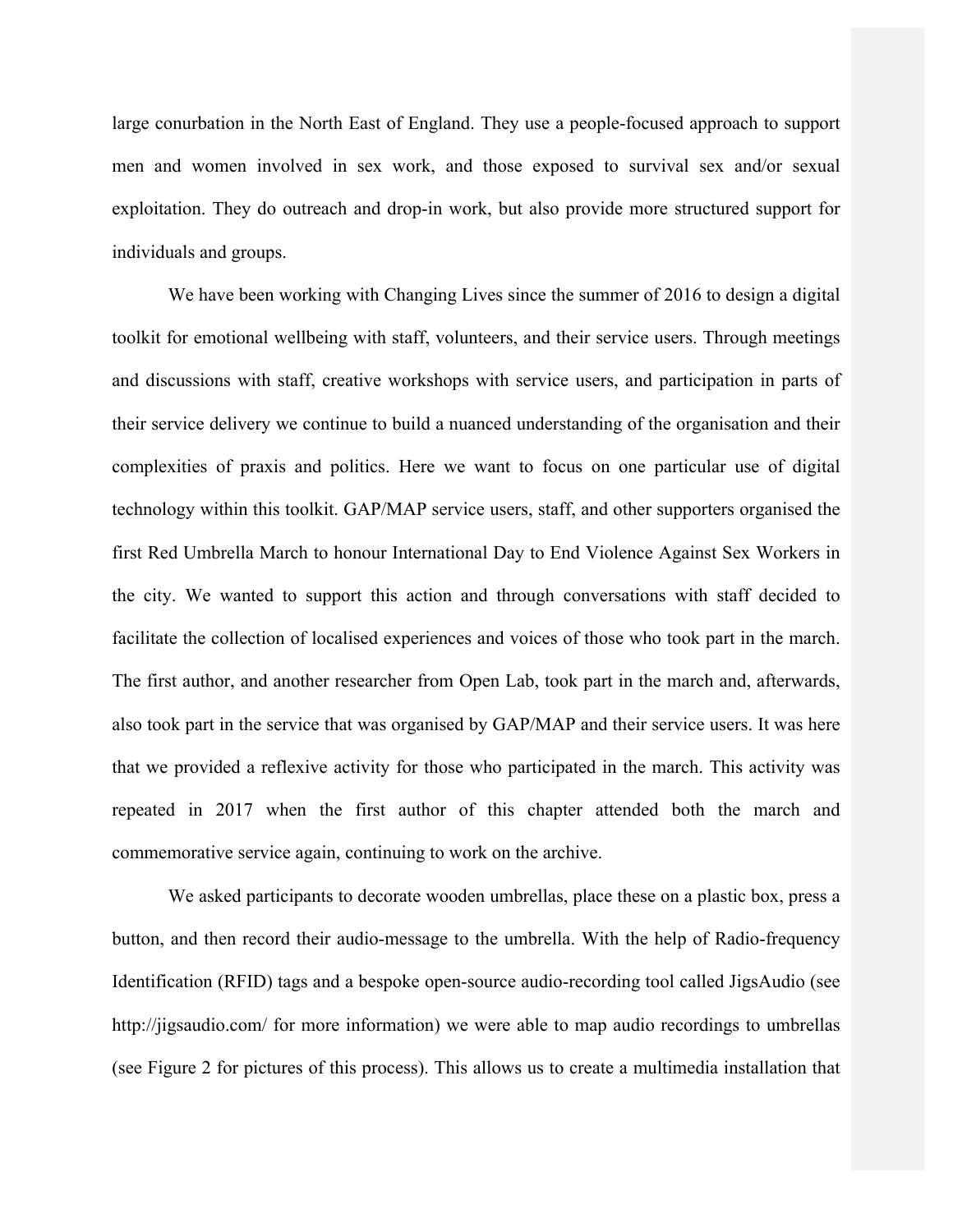brings together craft, technologies, and voices of those who identify either as sex workers, as engaged in survival sex, or having been sexually exploited. This creates a hybrid space where the physical and digital become one and interact with one another. The umbrellas and messages can be displayed in physical and digital ways: a screen can present the webpage that was developed to link the umbrellas, and stories can be exhibited next to the tangible artefacts created by our participants.

#### <Figure-2 here>

# **Figure 2: Pictures taken at the production of The Red Umbrella Archive (a) the creation of umbrellas, (b) using JigsAudio, and (c) a picture of the website ready to use**

This reflexive activity started a process of creating a living activist archive (Ferris and Allard 2016). Describing this as a living activist archive, we use the term *living* to make clear that this is an activity that took place in December 2016 and 2017, but that will also hopefully continue to *live on* beyond then. To define the term *activist archive* we make use of two particular pieces of work: Ferris and Allard's sex work database (Ferris and Allard 2016) and Harris' account of archives and archivists in the context of South Africa's transition from apartheid to democracy (Harris 2002). Activist archives embrace and emphasize that archives are socially constructed spaces of struggle over meaning-making (Ferris and Allard 2016) and a "crucible of human experience, a battleground for meaning and significance, a babel of stories, a place and a space of complex and ever-shifting power-plays" (Harris 2002, pg. 85).

Particularly when placing an archive in a justice-oriented ecology, such archives can be a tool to operationalize "particular social justice objectives" (Ferris & Allard 2016, pg.192). With this we mean that we hope to use the artefacts and collection of stories as a tool for advocacy, for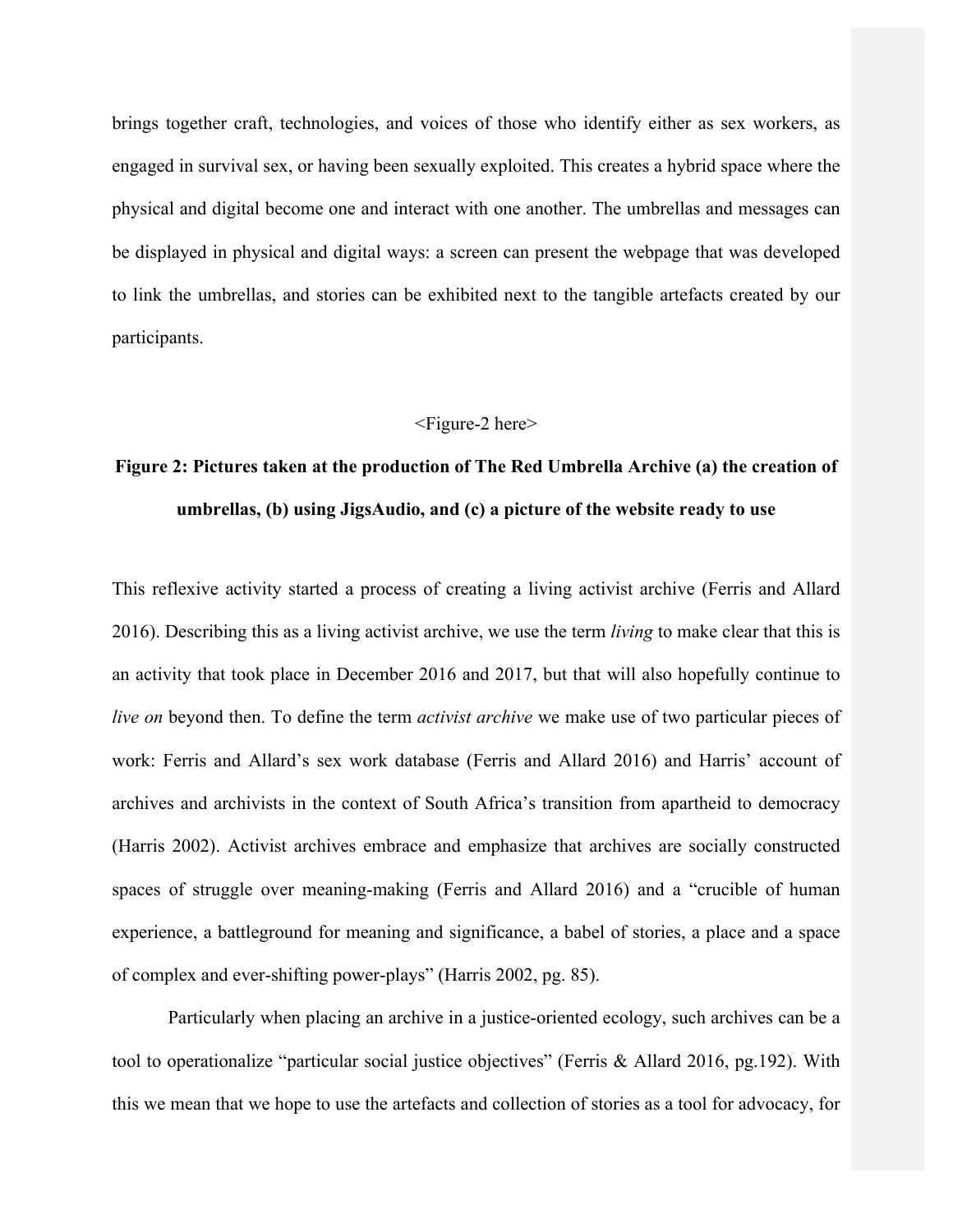power-shifts in expression of thought. Since this activity was placed in a context of service delivery of the charity, we forefront the voices of sex workers and other GAP/MAP service users. Similar to Ferris and Allard's sex work database, we see the umbrellas, recordings, and the website that was subsequently created as a translation of our activist intentions into tangible manifestations that are useful for service delivery (the production of these artefacts, and the potential use of these artefacts), but that can simultaneously be used as tools for advocacy through, for example, an exhibition or sharing elements on social media.

## **Working towards justice-oriented ecologies**

Both of these charities, like many others, use mundane technologies (such as e-mail, SMS and other messaging applications, and telephone services) to communicate with beneficiaries, other staff, or research collaborators. Yet they also engage in the use and development of novel technologies. As outlined above, they have taken part in projects that bring about changes in potential futures with digital technologies in their organisational contexts (Tilson, Lyytinen, and Sørensen 2010) in service delivery, advocacy work, and ultimately justice-oriented ecologies. Here we want to take a brief sidestep to make clear we do not claim that it is or was only our work that 'established' these justice-oriented ecologies the charities work within. We see our role here as supporters of these existing ecologies and hope to facilitate reflection to support movements towards improved praxis, reflection, technologies, and ultimately a more socially just world.

By working collaboratively with the charities, we strove to understand the ecology we were working in, reflect on this, and then introduce digital interventions that play a role in the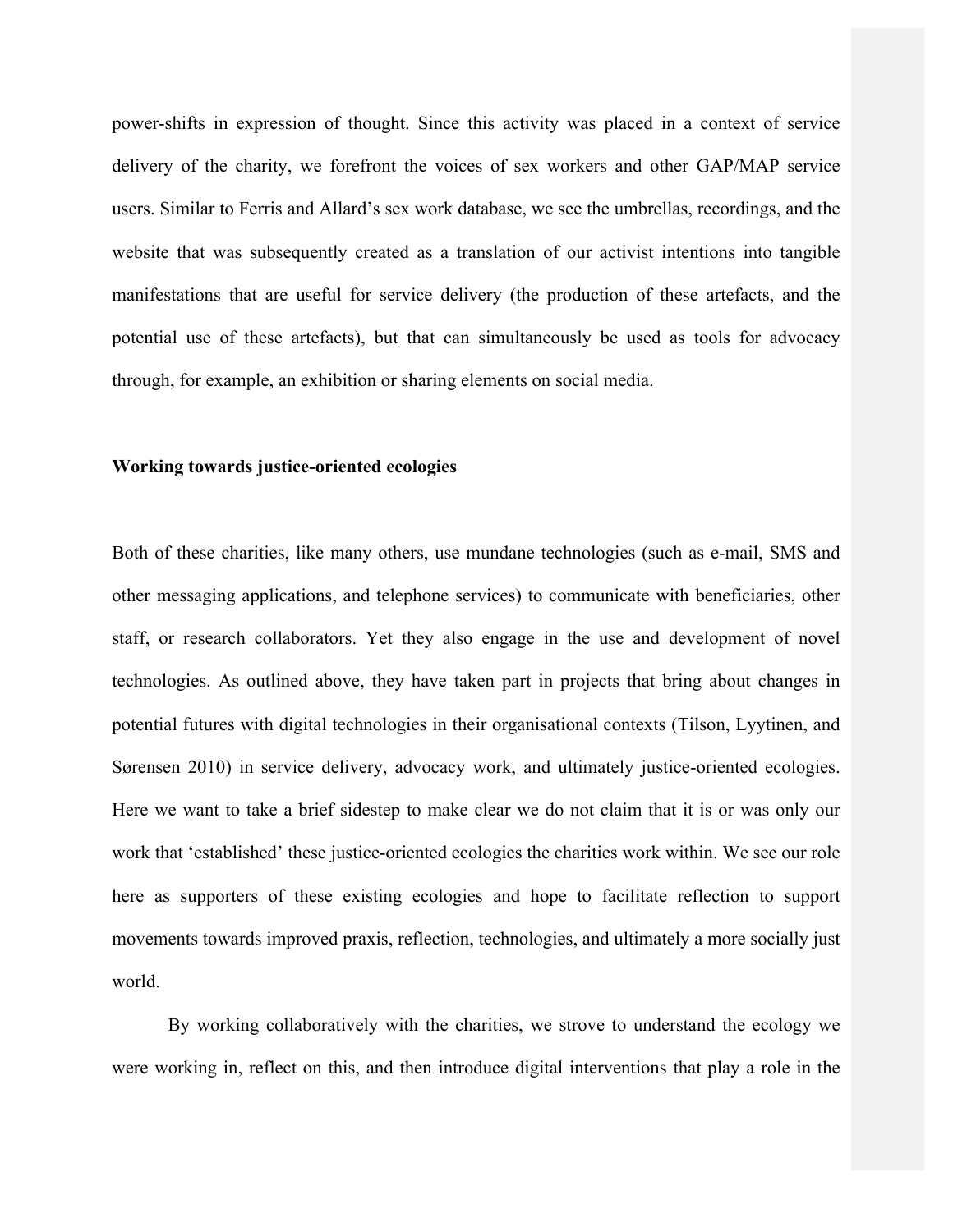charity beyond their immediate use. With this we mean that while the technologies are useful for the purpose they were designed for (either to streamline existing processes, or to develop a living activist archive), they can also be useful within the justice-oriented ecology in other ways. For example, with the redevelopment of the NUM website we emphasize the connection between their service delivery and advocacy work through the visual design work. In our project with GAP/MAP, producing umbrellas facilitates a novel way of collecting hyper-localised client voices and disseminating these in diverse spaces through the interactivity of the hybrid space that is created by the tangible artefacts (the umbrellas) and digital infrastructure (the website).

These wider uses of the technologies become particularly meaningful when looking more closely at the importance of just sustainabilities (Dombrowski, Harmon, and Fox 2016). Both of the projects were developed in collaboration with the charities; the project choice, research methods, and use of digital technologies were developed in collaboration with staff and service users. This collaborative process allows us to reflect on the sustainability of these projects, and we were able to support the charities on their journeys to becoming more digitally aware and confident. This became particularly clear in our interactions with staff from GAP/MAP. When we first showed them JigsAudio they liked the idea but asked us to take charge of the activity; but after the event took place and many who took part in the march sat and ate together, one of the members of staff asked us whether we could give her some extra umbrellas and a spare JigsAudio so she could repeat the same activity the following year; in 2017, we carried out the activity again together. While our provision of materials can encourage the continuation of the building of this technology, we cannot provide materials for GAP/MAP to continue the activity indefinitely. Having said that, the project has turned into the development of a research relationship between Open Lab and GAP/MAP that continues in the shape of different types of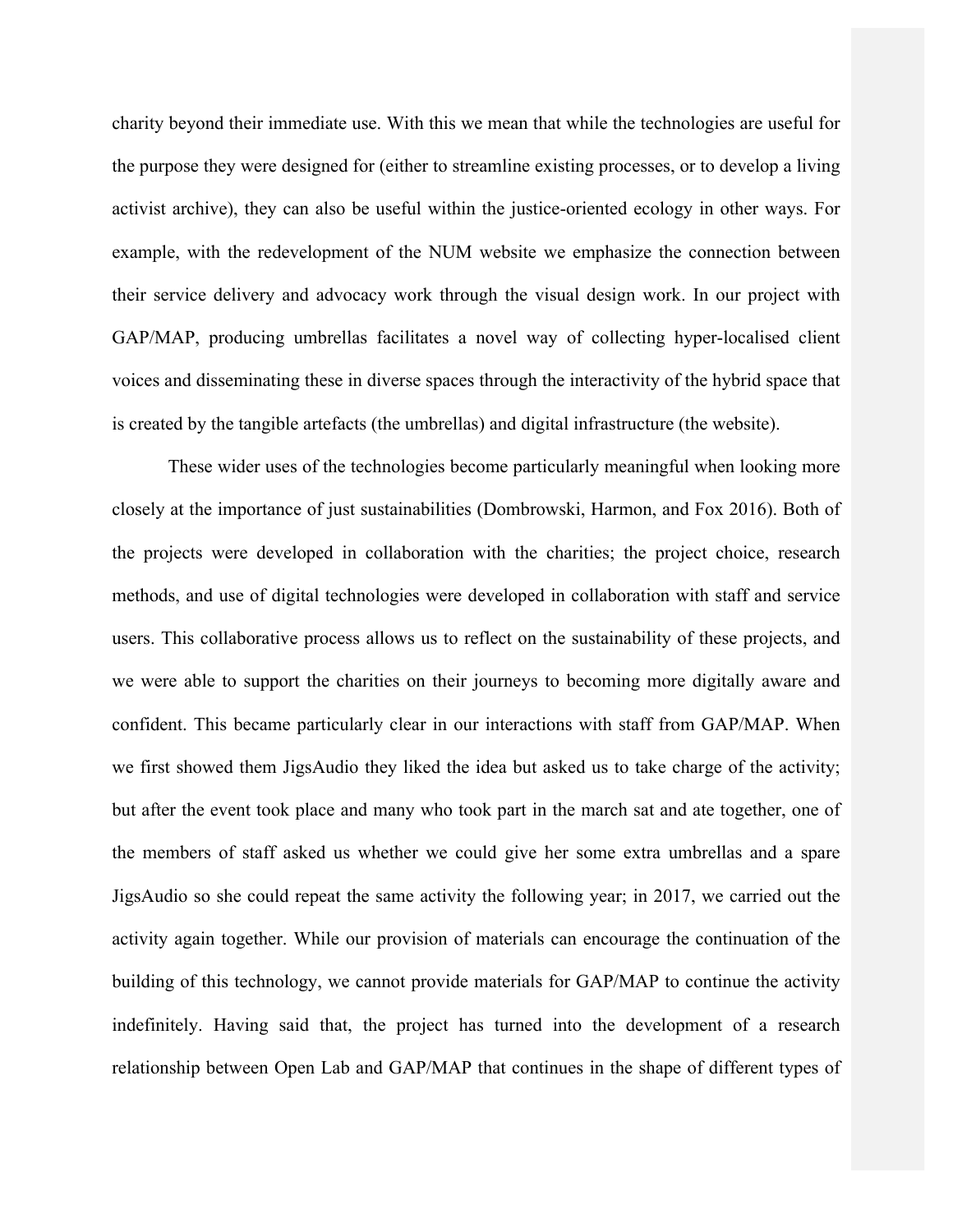projects as well as a more nuanced and creative understanding of digital technologies focusing on the ways in which they could be used in service delivery and as a tool to bridge this with advocacy work.

With this example, we mean to show that when engaging with charities as justiceoriented ecologies where the *interactions* surrounding technologies (rather than the technologies themselves) are the focus of the projects, we can achieve an integration of digital technologies in socio-technically complex spaces that allow for meaningful interactions, rather than technological solutionism. How this manifests in these two projects is yet to be seen, but by ensuring that the technologies are situated within and can be sustainably incorporated into the existing digital ecologies, we believe we have laid some of the groundwork for these just sustainabilities.

#### **Reflecting on justice-oriented ecologies**

Technologies in charities do not work independently of service delivery, but rather are part of an emerging justice-oriented ecology: technologies are introduced, adapted into, and developed within, the practices of the charities. Taking the justice-oriented ecologies and the importance of just sustainabilities (Dombrowski, Harmon, and Fox 2016) within this into account allows us to ask questions not only about the ways in which charities themselves work within this framework, but also to change the ways in which we look at digital service delivery. Below we provide some questions that accompany us on our ongoing journey to developing new meanings of technologies in service delivery. We continue to rely on these in our continued work with NUM, GAP/MAP, and other sex work support services and hope they are valuable for others designing,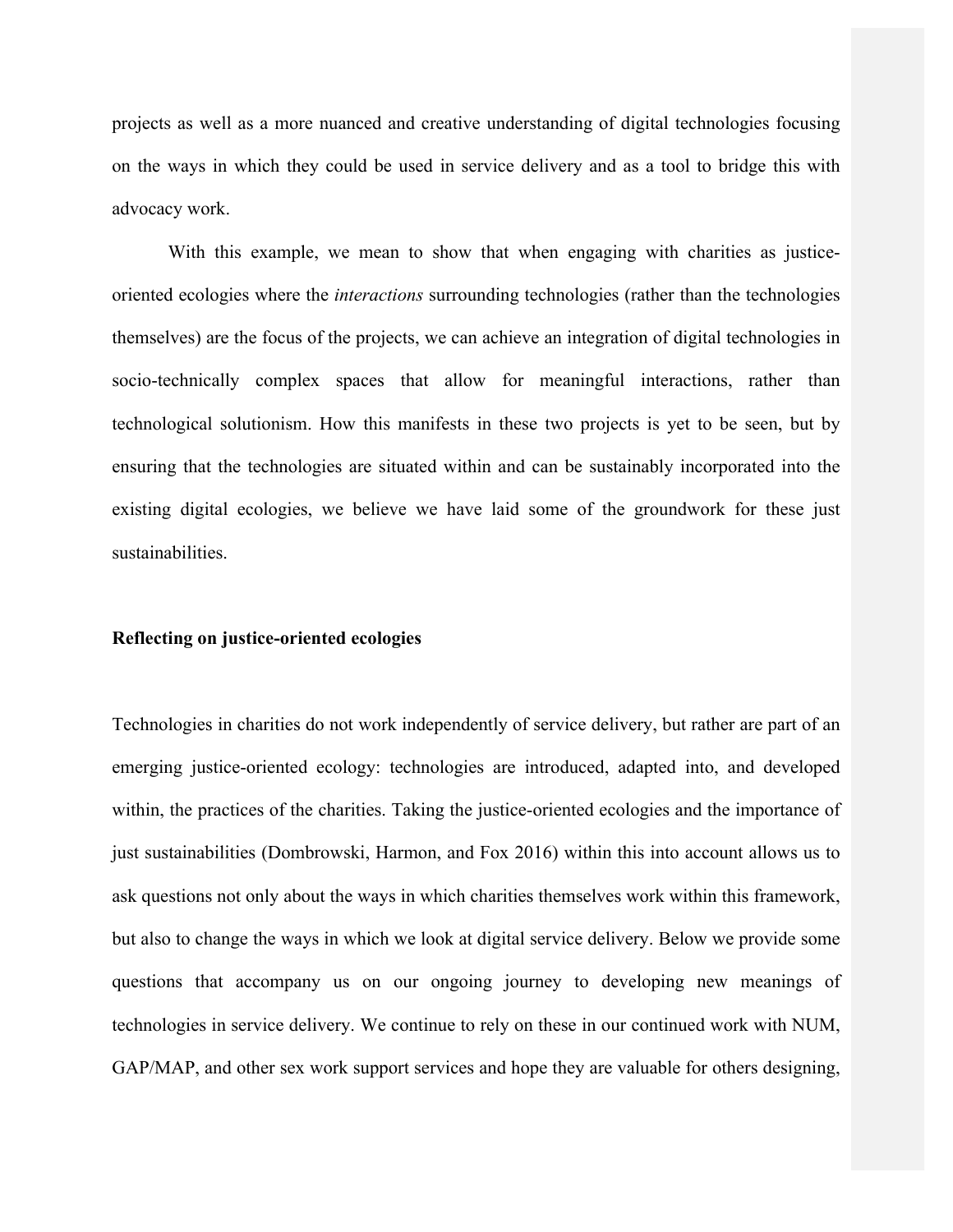researching, or working to design and deploy digital technologies with sex work support services, and charities more broadly as well. These questions are framed as open and provocative ethical, methodological, and pragmatic questions that we do not claim to have definitive answers to; we do however provide a brief discussion of the questions outlining the ways in which we dealt with them in the two examples outlined above.

- How genuinely meaningful and useful is the digital intervention for the service provider and their beneficiaries?
- How do we ensure sustainability of the project we are working on with charities; and how can they continue to be useful to the charities once we as researchers and designers have left the field?
- What role do we as researchers and designers play in facilitating digital skills development for charity staff and volunteers?

We worked very closely with the charities while developing the projects outlined above. In this way, we were able to embed ourselves (to different degrees and in different ways) and become more contextually aware of the charity, their existing practices and interests, as well as their availability of resources. Throughout this process the first author in particular functioned as a 'critical friend' who was able to support the charity but simultaneously question (and sometimes critique) current practices to better understand the ways in which technologies could be useful. In this way, we were also able to design digital technologies that would be useful to the charity after we had left the field.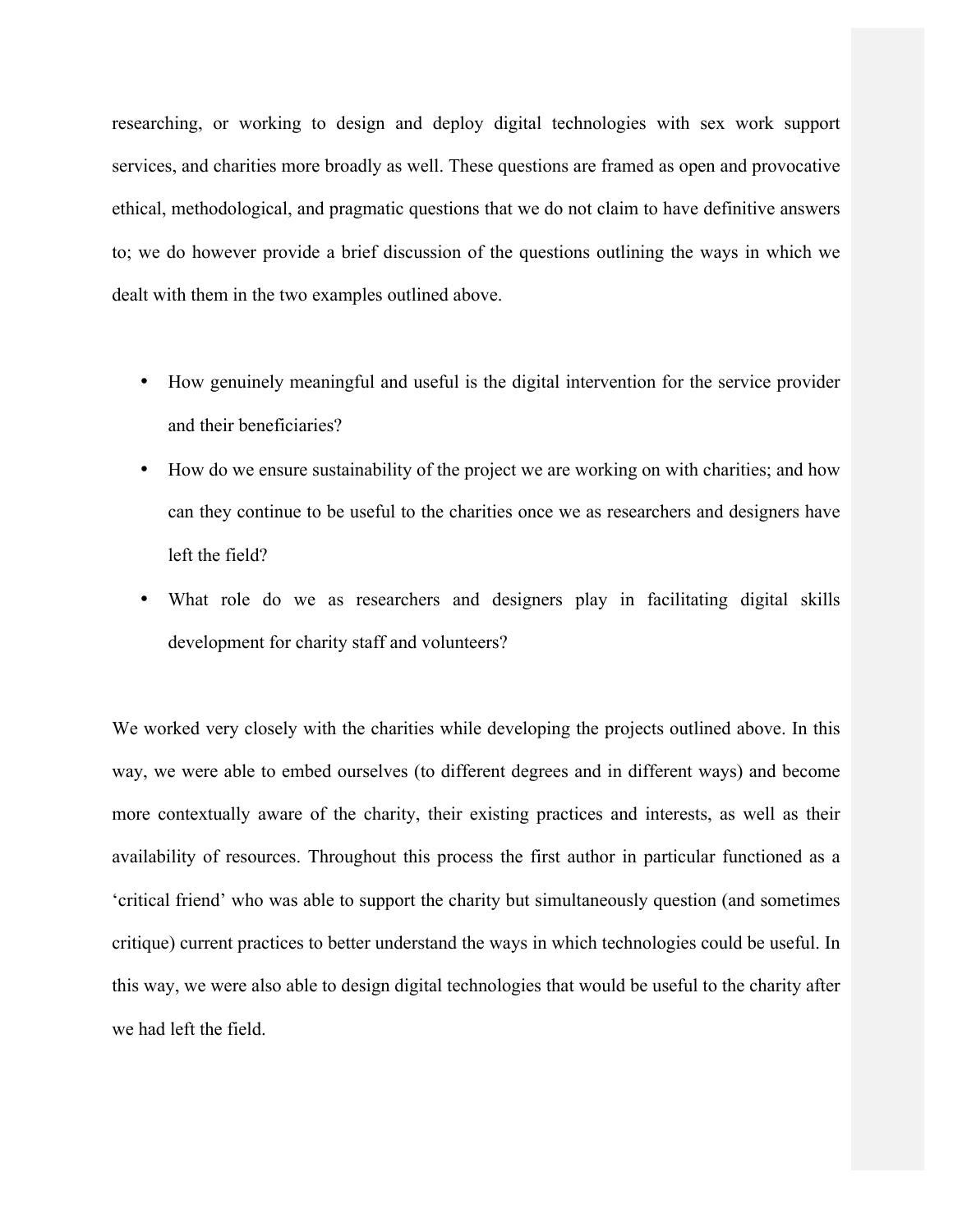When taking into consideration the *use* of the technologies that we design and deploy with charities, we also need to consider what skills members of staff, volunteers, and beneficiaries already have. Coming back to the argument of the 'critical friend' we ask what the role of the researcher is in relation to up-skilling participants in the use of technology. At the same time, we also question whether it is actually our role as researchers to help develop existing skills or to point out that, for example, using social media to facilitate discussions online is a digital skill that the organisations may already utilise.

We ensured that, as part of both of the projects, staff, volunteers, and members/service users of the charities had not used the technologies we decided to work with in our projects. Also, in both cases, the levels of detail needed to be able to efficiently use the technologies differed greatly. In relation to the NUM project, we need to ensure that we provide sufficient training (both in in-person and in written formats) for them to be able to use the technologies relatively quickly. Their new digital system for service delivery depends on our technologies, so we need to make sure we provide sufficient (and to a certain degree continued) support for them. The GAP/MAP project is slightly different, as JigsAudio is very easy and straightforward to use. Going through the process of recording an audio message to an umbrella once is probably enough to understand the way the technology works. Where a training element becomes important however is in the move from the tangible artefacts to the digital archiving through the website. It is here that we again need to ensure that we provide sufficient written and verbal training to ensure they are confident enough to carry out this activity without our support.

### **Conclusions**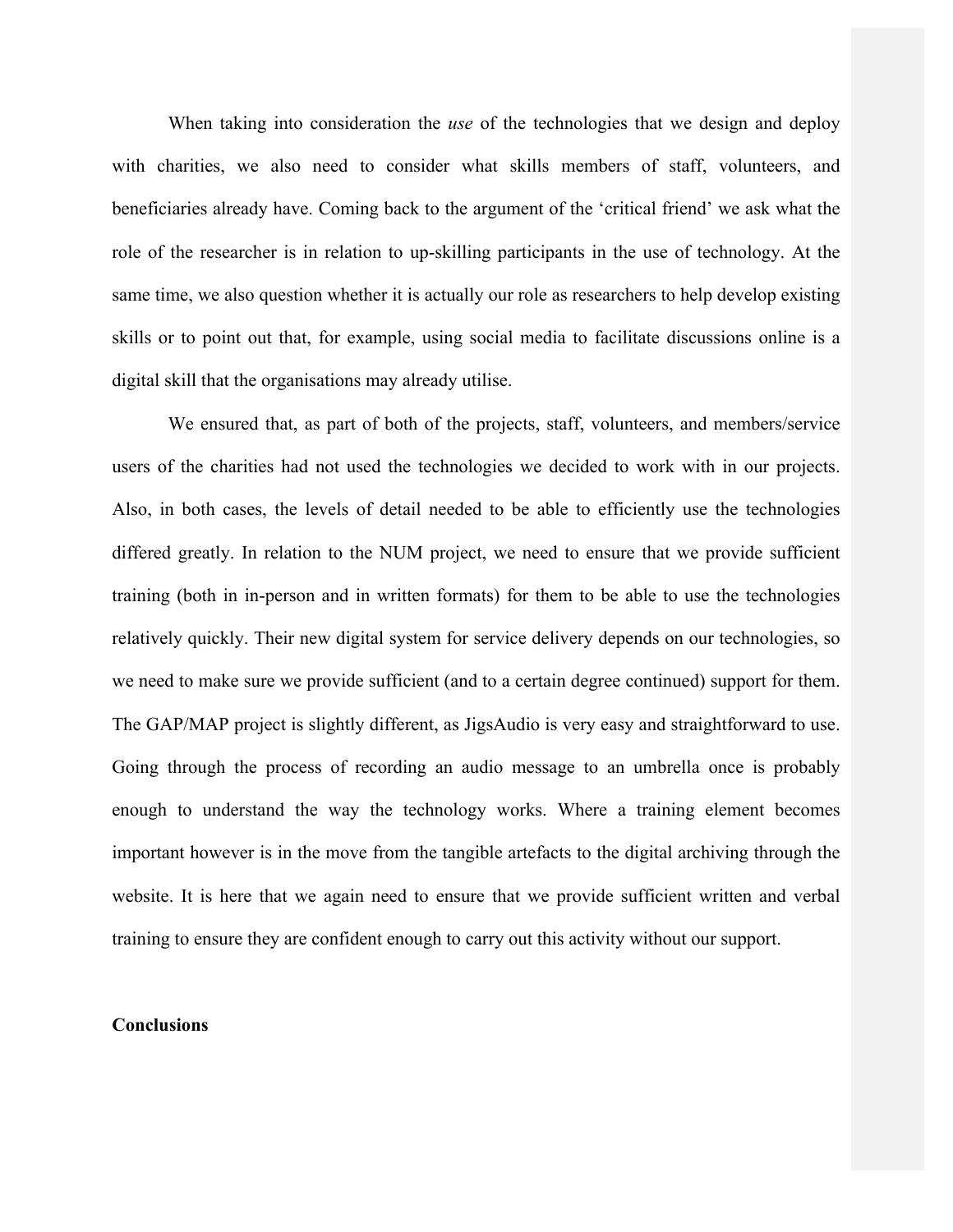In this chapter we aimed to look beyond digital technologies that are employed in sex work support services (or charities more broadly) as 'silver bullets' to solving complex socio-cultural, socio-ethical, and socio-technical problems. Instead we draw on literatures from various disciplines to provide a novel way of exploring the potential uses of technologies in these spaces as justice-oriented ecologies. In this way we strive to work toward exploring the complexities of sex work support services to develop ways in which interactions with digital technologies can support existing infrastructures or modes of service delivery. In turn, this will benefit sex workers who are members or service users of these organisations in more nuanced and complex ways. We provide two examples of projects we are involved in that work in this way and include a brief discussion of reflexive questions. We ask these of ourselves, and want to encourage researchers, designers, and others working in this space to also ask themselves these (and other similar) questions.

We are very aware that digital infrastructures for different charities or support services vary greatly. Through our personal and academic experiences, we have heard of underfunding of digital technologies, and the lack of access and skills associated with novel devices, software, or interventions. It is exactly for this reason that we frame our work in the way we do. We hope that other technologists, charity staff, and researchers working in this space take into consideration the design of digital technologies in charities as a holistic process rather than parachuting in and out of the charities to deploy 'shiny' technologies that do not integrate with existing practices. We would like to encourage researchers working with sex work support services to take into consideration the role their research can play when working with these charities, particularly in relation to supporting service delivery and advocacy work to ultimately support sex workers.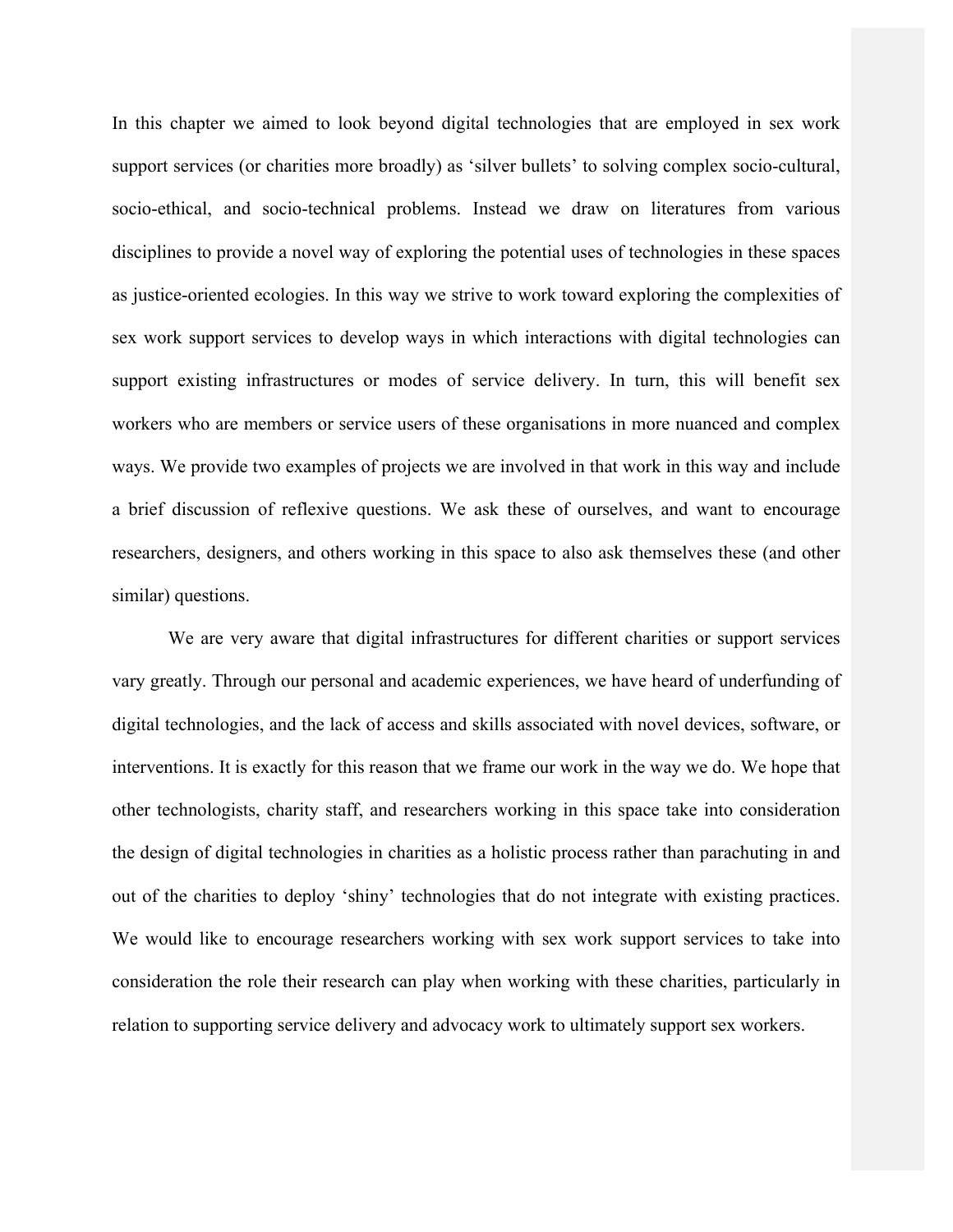We do not claim to have developed a taxonomy of the types of technologies that should or should not be designed with sex work support services, rather we provide a framework that has been useful for us in working in this space. This framework allowed us to avoid building technologies that fall into the trap of technological solutionism, and rather facilitate holistic learning around potentials for digital interventions in charities that function as justice-oriented ecologies. We continue to work on these kinds of projects and through this also continue to develop our understanding of service delivery, advocacy, and digital technologies. We continue to learn of new ways in which these seemingly disparate spaces can intersect to create a more inclusive and holistic picture of 'service delivery' with and for sex workers.

Finally, we want to take a step back from our discussions of technologies in sex work support services. The idea of justice-oriented ecologies we have discussed above stems from justice-oriented interaction design and HCI's information ecologies, and as such is focused on the interaction around technologies. At the same time however, it is also aimed at those working on interventions in sex work support services of any kind, not just digital ones. We believe that any intervention aimed at supporting sex workers can make use of exploring the research and design space (ie the charity or its service provision) as a justice-oriented ecology and the questions we provide in this chapter. As such, this chapter not only contributes to HCI literatures, but also to wider research surrounding the development of sex work support services.

We argue that future research and engagements that explore (digital) interventions in sex work support services should regard charities as justice-oriented ecologies that provide harm reduction services for sex workers. Furthermore, the collaborations that are built could be constructed as "effective alliances" (Ferris & Allard 2016, pg.192) between academia, charities, their service users, and other allies to continue to support and contribute to efforts of sex worker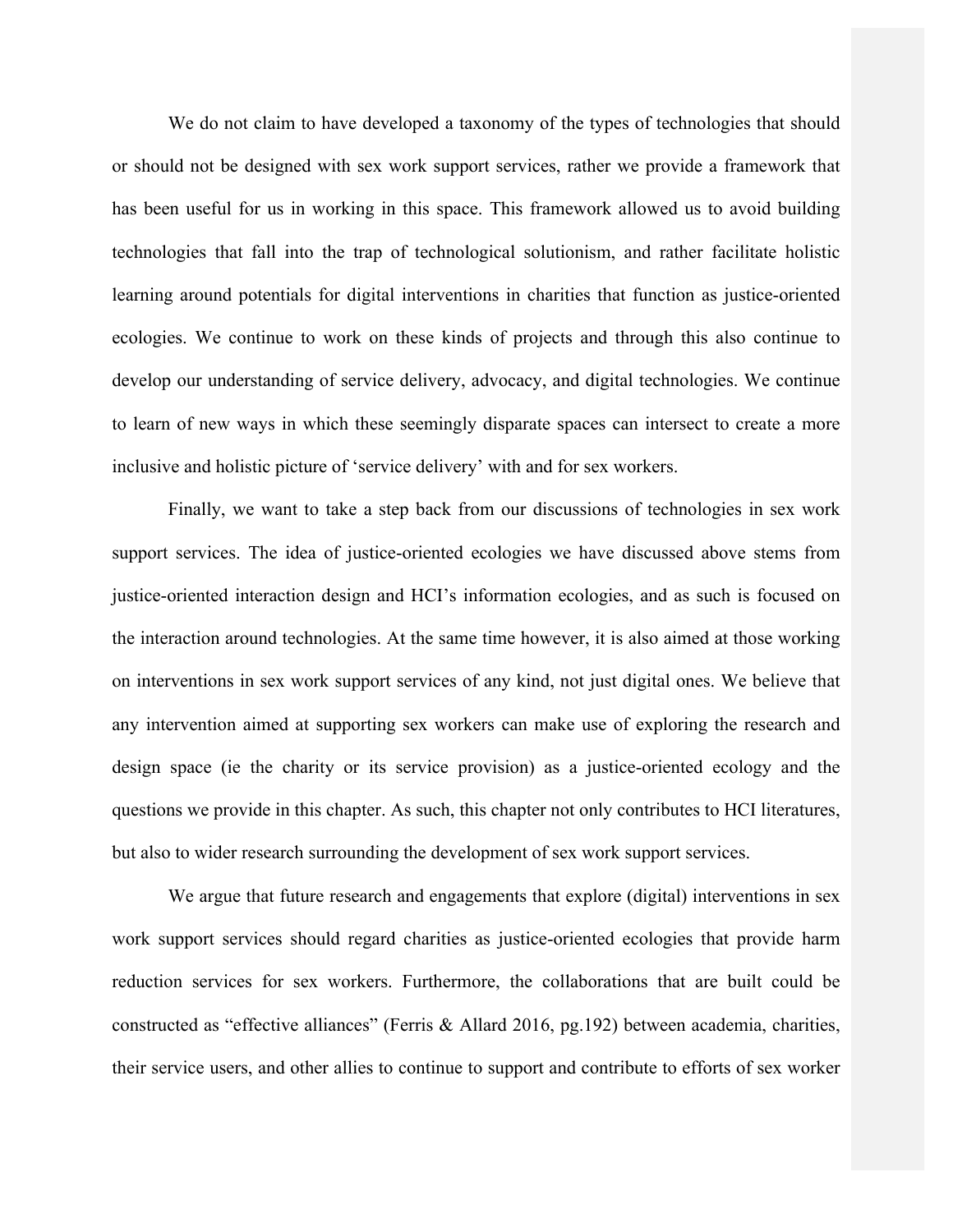rights advocates to eliminate whore stigma, violence against, and the underlying marginalization of sex workers. In sum, anything placed in these justice-oriented ecologies should strive to work alongside charity staff, volunteers, beneficiaries, and supporters to make meaningful and useful contributions to stakeholders involved in the projects.

# **Acknowledgments**

We would like to take this opportunity to thank our collaborators at National Ugly Mugs and Changing Lives, their beneficiaries, and volunteers in supporting the projects described in this chapter and their feedback on this manuscript. We would also like to say thank you to Janis Meissner for the invaluable support with the Red Umbrella Archives project, to Zander Wilson for allowing us to make use of his JigsAudio technology, and to Tom Nappey, Ed Jenkins, and Rob Anderson for the continued support through the design work with NUM. This research was funded through the EPSRC Centre for Doctoral Training in Digital Civics (EP/L016176/1). Some data may be accessible under appropriate agreement.

#### **Works Cited**

Ashford, Chris. 2009. "Male Sex Work and the Internet Effect: Time to Re-Evaluate the Criminal Law?" *The Journal of Criminal Law* 73 (3). SAGE PublicationsSage UK: London, England: 258–80. doi:10.1350/jcla.2009.73.3.573.

Bryce, Alex, Rosie Campbell, Jane Pitcher, Mary Laing, Adele Irving, Josh Brandon, Kerri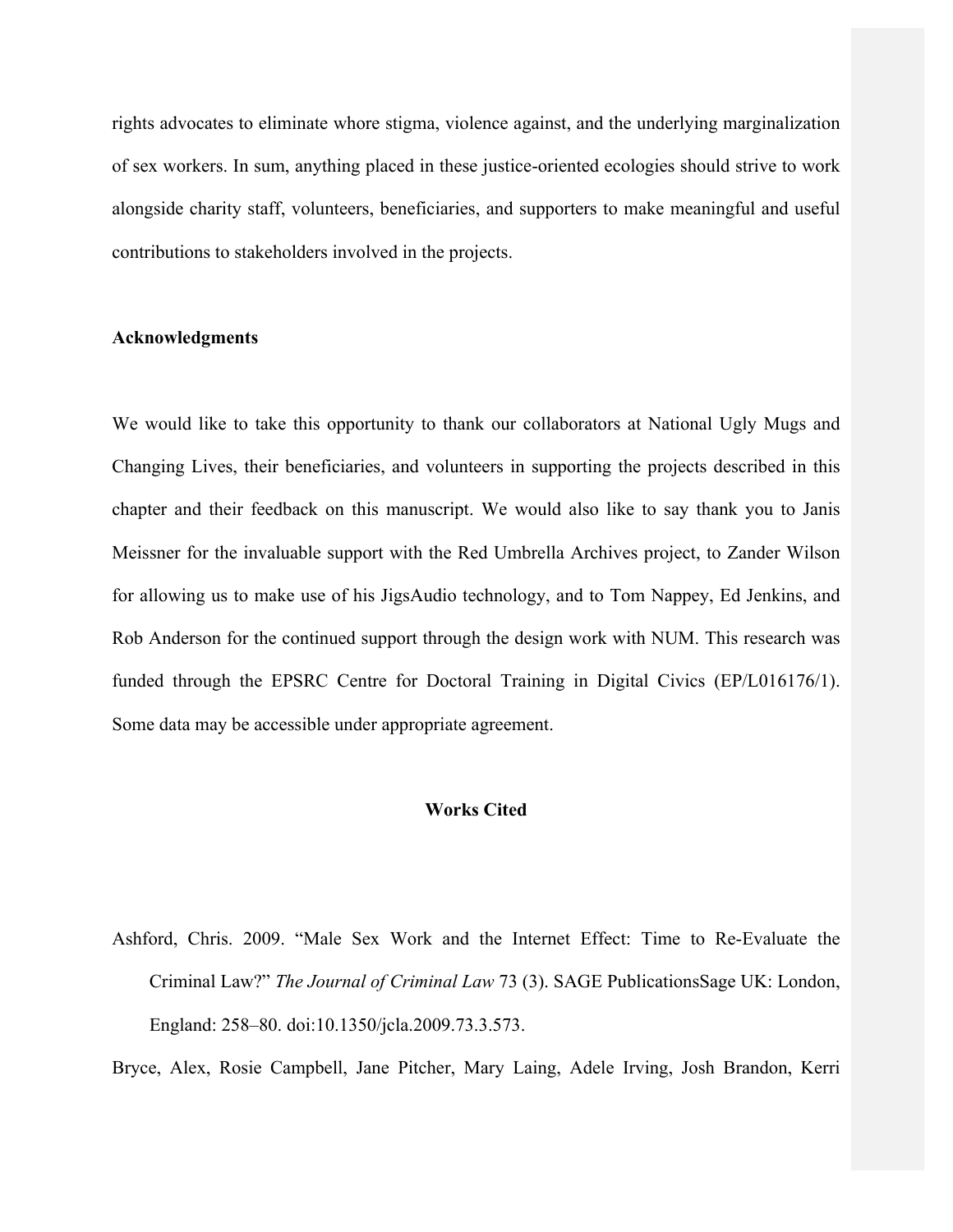Swindells, and Sophie Safrazyan. 2015. "Male Escorting, Safety and National Ugly Mugs." In *Queer Sex Work*, edited by Mary Laing, Katy Pilcher, and Nicola Smith. Oxon: Routledge.

https://books.google.co.uk/books?hl=en&lr=&id=XGDABgAAQBAJ&oi=fnd&pg=PT289 &dq=violence+against+escorts&ots=EixdCSZ7Vo&sig=Qhbf91ON82Z6rdQqR4Ml\_iPc8z w#v=onepage&q=violence against escorts&f=false.

- Buchanan, Richard. 1992. "Wicked Problems in Design Thinking." *Design Issues* 8 (2). The MIT Press: 5. doi:10.2307/1511637.
- Cunningham, Scott, and Todd D. Kendall. 2011. "Prostitution 2.0: The Changing Face of Sex Work." *Journal of Urban Economics* 69 (3): 273–87. doi:10.1016/j.jue.2010.12.001.
- Dimond, Jill P., Michaelanne Dye, Daphne Larose, and Amy S. Bruckman. 2013. "Hollaback!" In *Proceedings of the 2013 Conference on Computer Supported Cooperative Work - CSCW '13*, 477. New York, New York, USA: ACM Press. doi:10.1145/2441776.2441831.
- Dombrowski, Lynn, Ellie Harmon, and Sarah Fox. 2016. "Social Justice-Oriented Interaction Design: Outlining Key Design Strategies and Commitments." *Proceedings of the 2016 ACM Conference on Designing Interactive Systems*. ACM, 656–71. doi:10.1145/2901790.2901861.
- Dow, Andy, John Vines, Rob Comber, and Rob Wilson. 2016. "ThoughtCloud." In *Proceedings of the 2016 CHI Conference on Human Factors in Computing Systems - CHI '16*, 3625–36. New York, New York, USA: ACM Press. doi:10.1145/2858036.2858105.
- Dow, Andy, John Vines, Toby Lowe, Rob Comber, and Rob Wilson. 2017. "What Happens to Digital Feedback?: Studying Hte Use of a Feedback Capture Platform by Care Organisations." In *Proceedings of the 2017 CHI Conference on Human Factors in*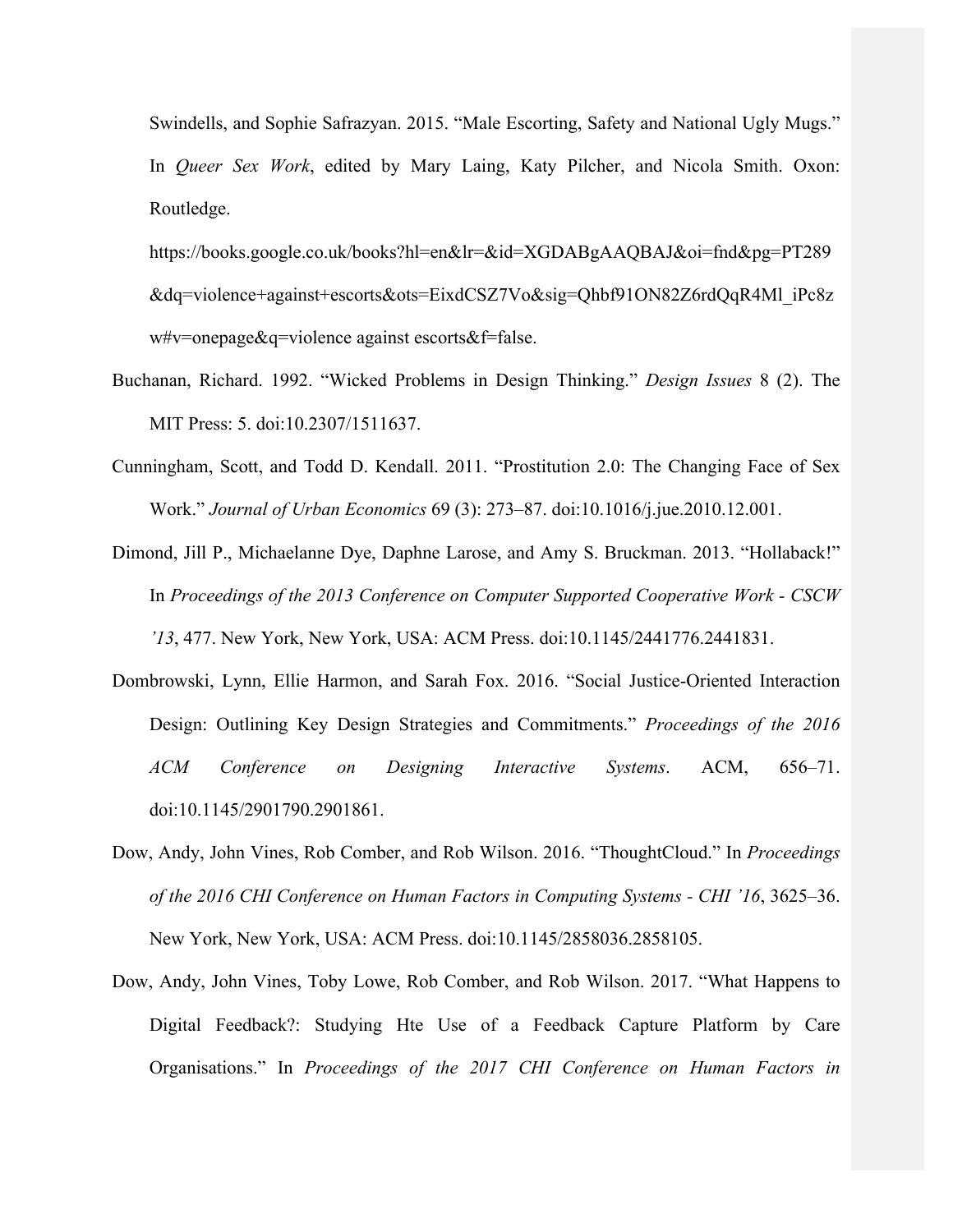*Computing Systems - CHI '17*, 5813–25. New York, New York, USA: ACM Press. doi:10.1145/3025453.3025943.

- Feis-Bryce, Alex. 2015. "Why the Third Sector Must Be Political." *The Huffington Post*. http://www.huffingtonpost.co.uk/alex-feisbryce/third-sector-politics b 7783312.html.
- Ferris, Shawna, and Danielle Allard. 2016. "Tagging for Activist Ends and Strategic Ephemerality: Creating the Sex Work Database as an Activist Digital Archive." *Feminist Media Studies* 16 (2). Routledge: 189–204. doi:10.1080/14680777.2015.1118396.
- Fraser, Nancy. 2007. "Re-Framing Justice in a Globalizing World." In *(Mis)recognition, Social Inequality and Social Justice*, edited by Terry Lovell, 17–35. Oxon: Routledge.
- Harris, Verne. 2002. "The Archival Sliver: Power, Memory, and Archives in South Africa." *Archival Science* 2 (1–2). Kluwer Academic Publishers: 63–86. doi:10.1007/BF02435631.
- Jones, Angela. 2015. "Sex Work in a Digital Era." *Sociology Compass* 9 (7): 558–70. doi:10.1111/soc4.12282.
- Kam, Ping Kwong. 2014. "Back to the 'social' of Social Work: Reviving the Social Work Profession's Contribution to the Promotion of Social Justice." *International Social Work* 57 (6). SAGE PublicationsSage UK: London, England: 723–40. doi:10.1177/0020872812447118.
- Le Dantec, Christopher A., and Sarah Fox. 2015. "Strangers at the Gate." In *Proceedings of the 18th ACM Conference on Computer Supported Cooperative Work & Social Computing - CSCW '15*, 1348–58. New York, New York, USA: ACM Press. doi:10.1145/2675133.2675147.
- Marshall, Matthew, David S. Kirk, and John Vines. 2016. "Accountable: Exploring the Inadequacies of Transparent Financial Practice in the Non-Profit Sector." In *Proceedings of*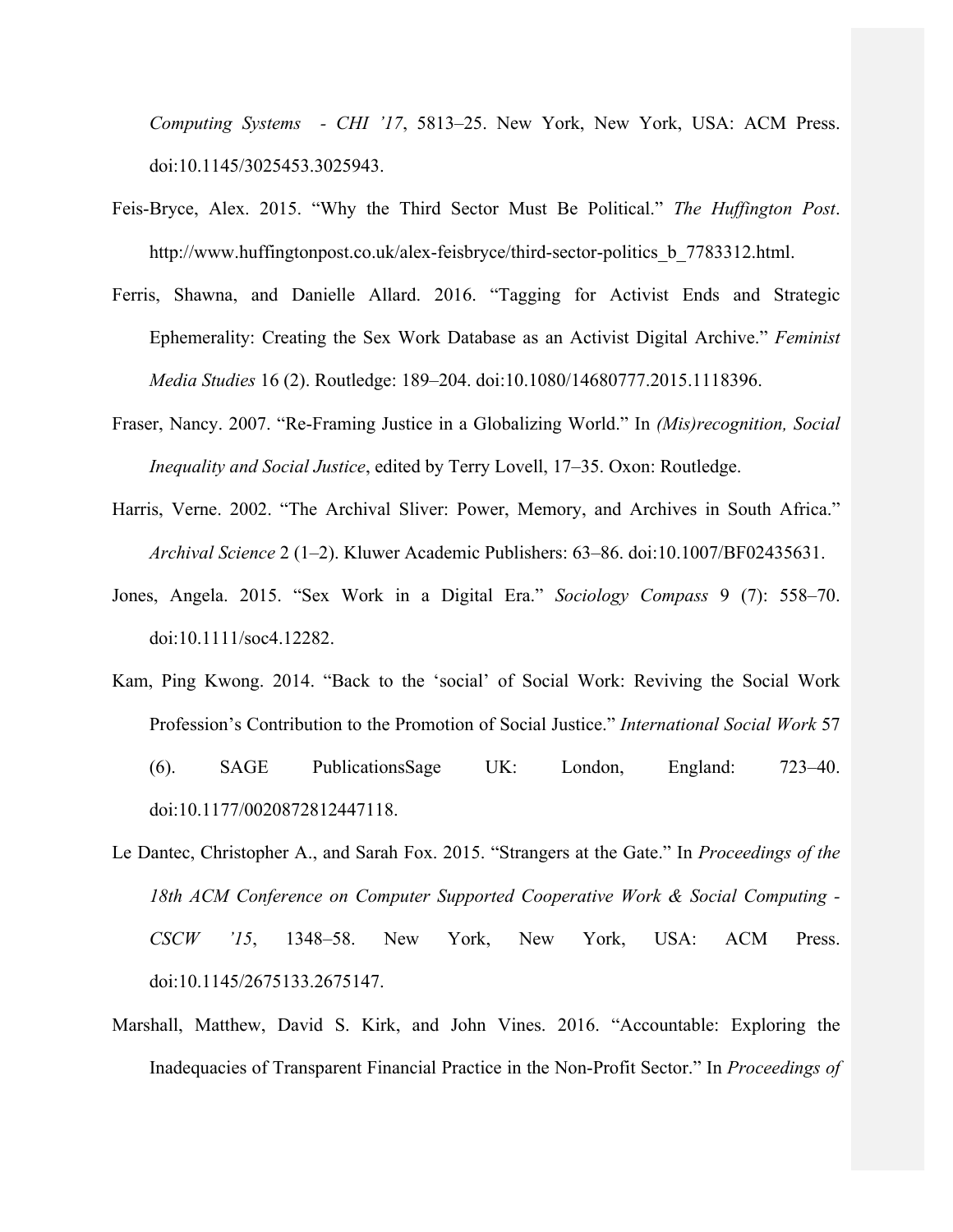*the 2016 CHI Conference on Human Factors in Computing Systems - CHI '16*, 1620–31. New York, New York, USA: ACM Press. doi:10.1145/2858036.2858301.

- Nardi, Bonnie A., and Vicki L. O'Day. 1999. *Information Ecologies: Using Technology with Heart*. Boston, MA: Massachusetts Institute of Technology.
- Rittel, Horst W. J., and Melvin M. Webber. 1973. "Dilemmas in a General Theory of Planning." *Policy Sciences* 4 (2). Kluwer Academic Publishers: 155–69. doi:10.1007/BF01405730.
- Sambasivan, Nithya, Julie Weber, and Edward Cutrell. 2011. "Designing a Phone Broadcasting System for Urban Sex Workers in India." In *Proceedings of the 2011 Annual Conference on Human Factors in Computing Systems - CHI '11*, 267. New York, New York, USA: ACM Press. doi:10.1145/1978942.1978980.
- Sanders, Teela, Laura Connelly, and Laura Jarvis King. 2016. "On Our Own Terms: The Working Conditions of Internet-Based Sex Workers in the UK." *Sociological Research Online* 21 (4). SAGE Publications Sage UK: London, England: 1–14. doi:10.5153/sro.4152.
- Sanders, Teela, Jane Scoular, Rosie Campbell, Jane Pitcher, and Stewart Cunningham. 2018. *Internet Sex Work: Beyond the Gaze*. Palgrave MacMillan. doi:10.1007/978-3-319-65630-4.
- Strohmayer, Angelika, Mary Laing, and Rob Comber. 2017. "Technologies and Social Justice Outcomes in Sex Work Charities: Fighting Stigma, Saving Lives." In *Proceedings of the 2017 CHI Conference on Human Factors in Computing Systems - CHI '17*, 3352–64. New York, New York, USA: ACM Press. doi:10.1145/3025453.3025615.
- Tilson, David, Kalle Lyytinen, and Carsten Sørensen. 2010. "Research Commentary —Digital Infrastructures: The Missing IS Research Agenda." *Information Systems Research* 21 (4). INFORMS: 748–59. doi:10.1287/isre.1100.0318.

Toyama, Kentaro. 2011. "Technology as Amplifier in International Development." In